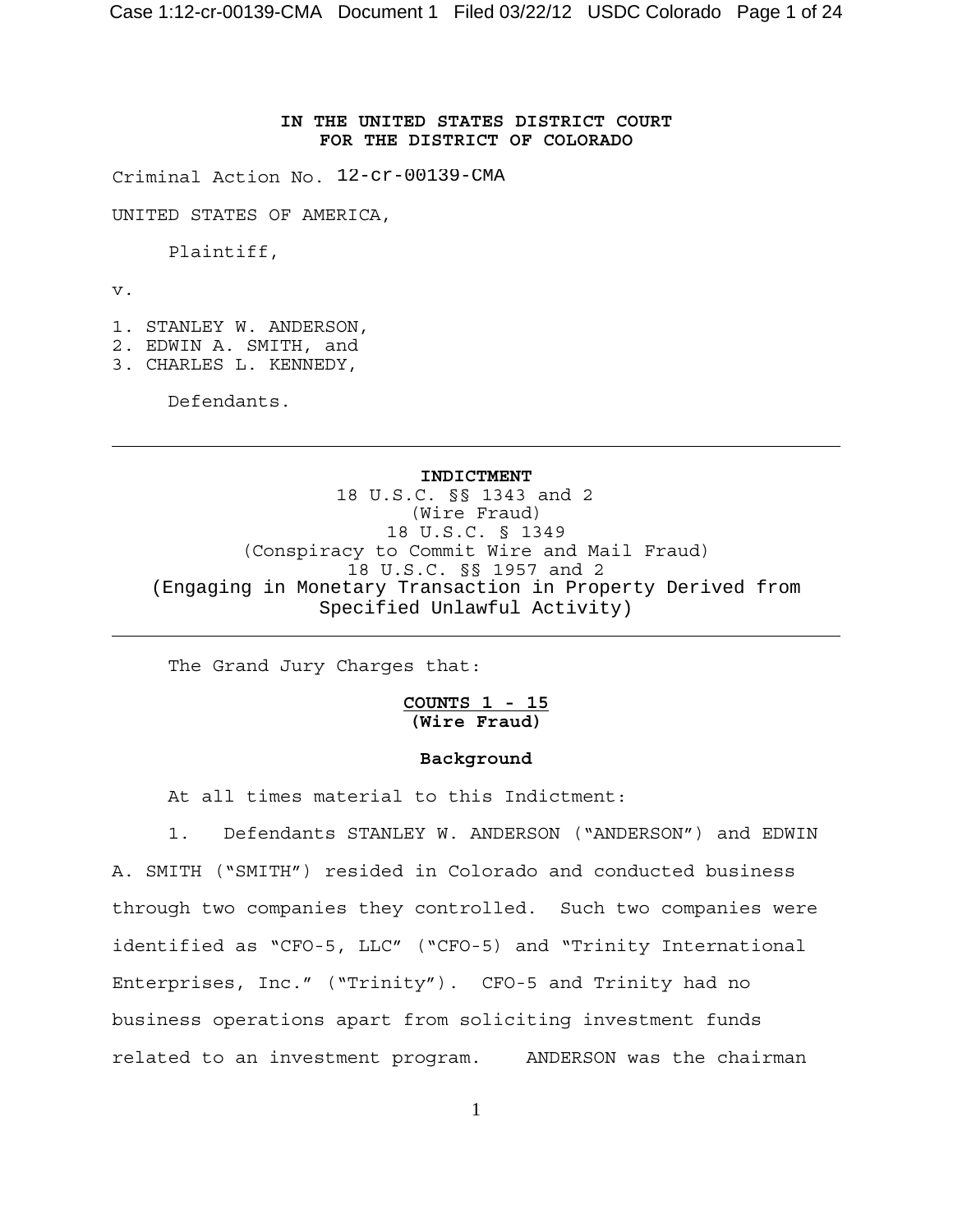and chief executive officer of CFO-5 and Trinity. SMITH was the secretary of CFO-5 and president of Trinity.

2. Defendant CHARLES L. KENNEDY resided in Florida where he worked as a pastor and conducted business through a company identified as "Keys to Life Corporation". KENNEDY – through a formal partnership with Trinity – assisted ANDERSON and SMITH in soliciting investment funds.

3. E-Smart Services, Inc. ("E-Smart") was a Colorado company that purported to engage in a commercial credit card and payments business. ANDERSON served as the chief executive officer of E-Smart and SMITH was its vice-president. E-Smart business was unrelated to the investment program conducted through CFO-5 and Trinity.

## **The Scheme**

4. Beginning on or about early October of 2005, and continuing through and including on or about December 29, 2008, in the State and District of Colorado, and elsewhere, defendants ANDERSON, SMITH and KENNEDY together with each other, and aiding and abetting other persons known and unknown to the Grand Jury, devised and intended to devise a scheme to defraud, and to obtain money and property by means of false and fraudulent material pretenses, representations and promises, from investors.

5. As part of the scheme, ANDERSON, SMITH, and KENNEDY, solicited investors' funds for use in an investment program where significant profits would supposedly be generated through the trading of European medium term notes ("MTN program"). In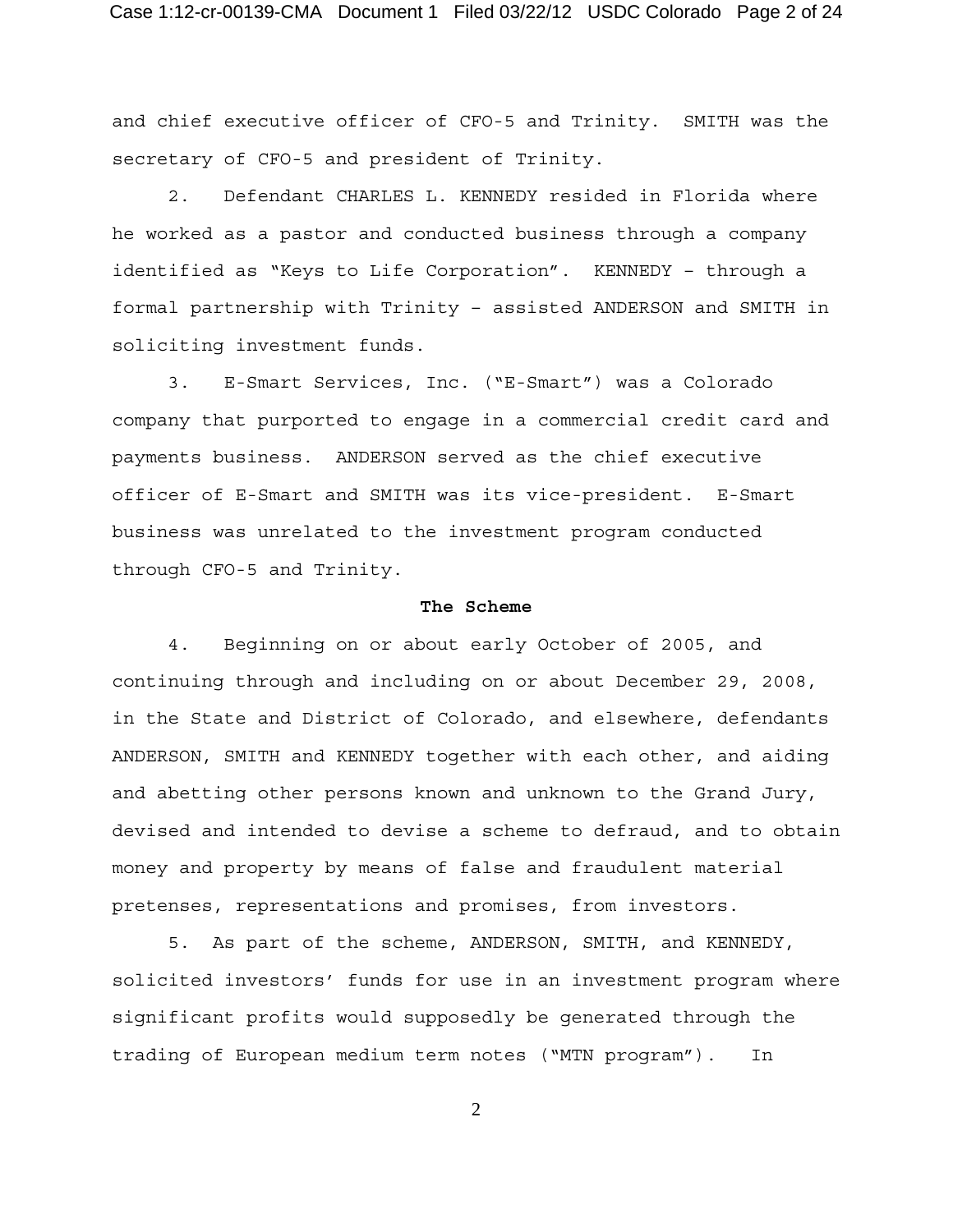reality, the MTN program as represented by the Defendants did not exist.

6. As part of the scheme, ANDERSON, SMITH, and KENNEDY falsely represented to investors that they had unique access to MTN trading programs not available to other individuals based on their specialized knowledge and relationships with uniquely qualified parties having expertise in the trading of MTNs.

7. As part of the scheme, ANDERSON, SMITH, and KENNEDY falsely represented that their MTN program would pay nearly immediate returns in amounts ranging from 200 to 1000 percent.

8. As part of the scheme, ANDERSON, SMITH, and KENNEDY, enlisted and used the assistance of other persons to promote the MTN program (collectively such other persons are referred to as "promoters"). One of the promoters used in the scheme was M.N. who operated using a company known as Global Asset Services. Another promoter used in the scheme was N.F. who operated using a company known as Masters Ministry.

9. As part of the scheme, ANDERSON, SMITH, and KENNEDY, along with the assistance of various promoters, raised approximately \$5 million from approximately 100 investors nationwide over the course of the scheme.

10. As part of the scheme, investors' funds were not used to trade in financial instruments, but were instead misappropriated by ANDERSON, SMITH, and KENNEDY and dispensed for unauthorized uses. Investors, with the exception of those who received Ponzi scheme-like payments, that is, money taken from one investor to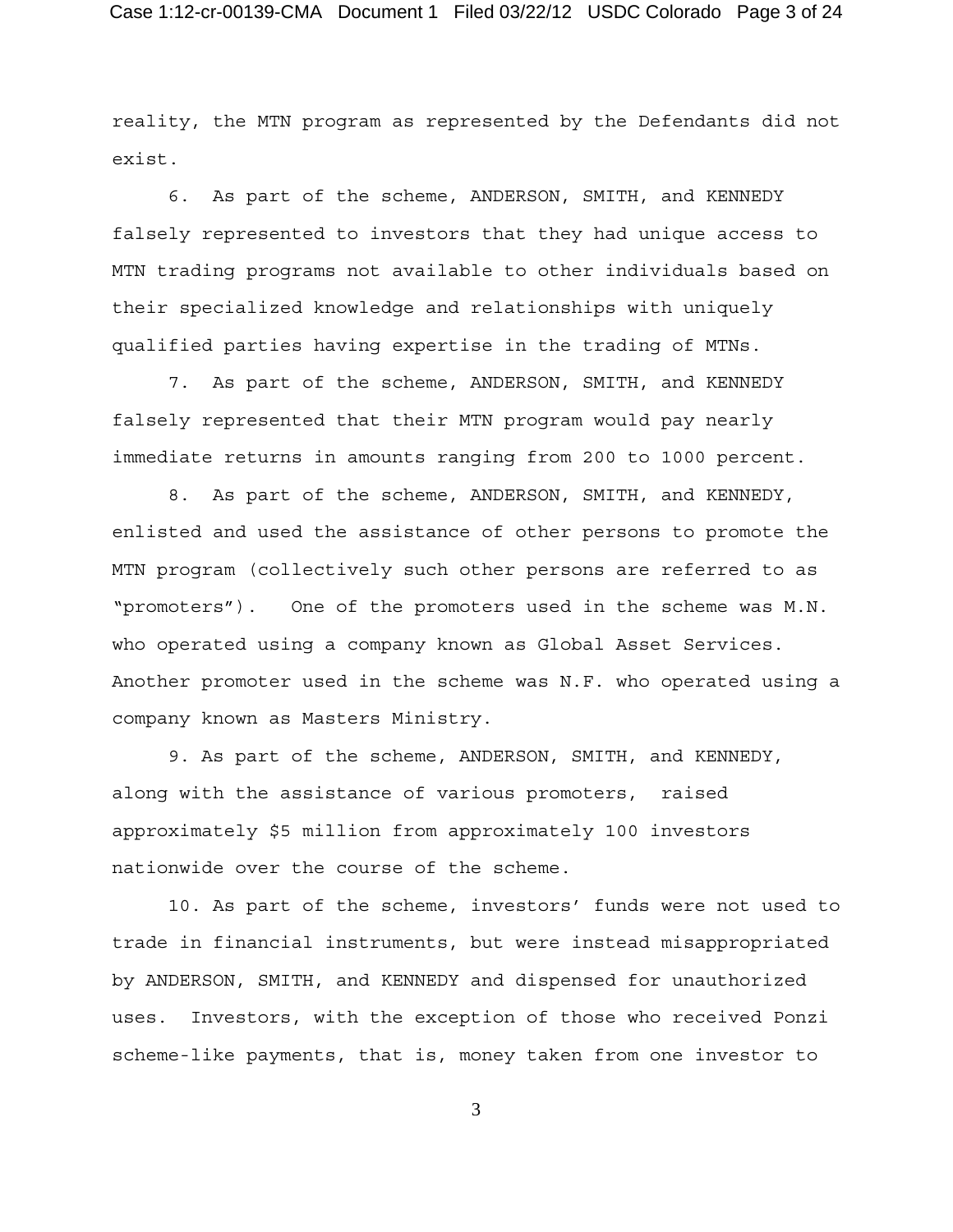compensate another, lost their total investments.

11. As part of the scheme, ANDERSON and SMITH generally commingled and deposited investors' funds into bank accounts controlled by ANDERSON and SMITH.

12. As part of the scheme, KENNEDY pocketed a portion of investors funds and used such funds for personal expenditures and other unauthorized uses instead of forwarding such investors' funds into the MTN program as promised.

13. As part of the scheme, ANDERSON and SMITH, failed to disclose to investors the material fact that they each had personal judgments outstanding against themselves individually and their joint business E-Smart during times when they were soliciting funds. Specifically, (1) an Order of Default was entered against the defendants in the amount of \$851,369.12 on April 11, 2005, in Faison v. E-Smart, et al., Case No. 04CV-010506 (Denver District Court); and (2) a Consent Judgment was entered against the defendants in the amount of \$125,128,78 on May 27, 2005, in Gallery v. E-Smart, et al., Case No. 04CV6534 (Denver District Court). Further, the defendants falsely represented that investor funds would be used for the MTN program when in fact such funds were used at times to pay the outstanding judgments owed by E-Smart, ANDERSON, and SMITH.

14. As part of the scheme, ANDERSON, SMITH, and KENNEDY, repeatedly lulled investors with false assurances, promises and statements as to the status and progress of the MTN program. Ultimately, through such falsities, the Defendants misled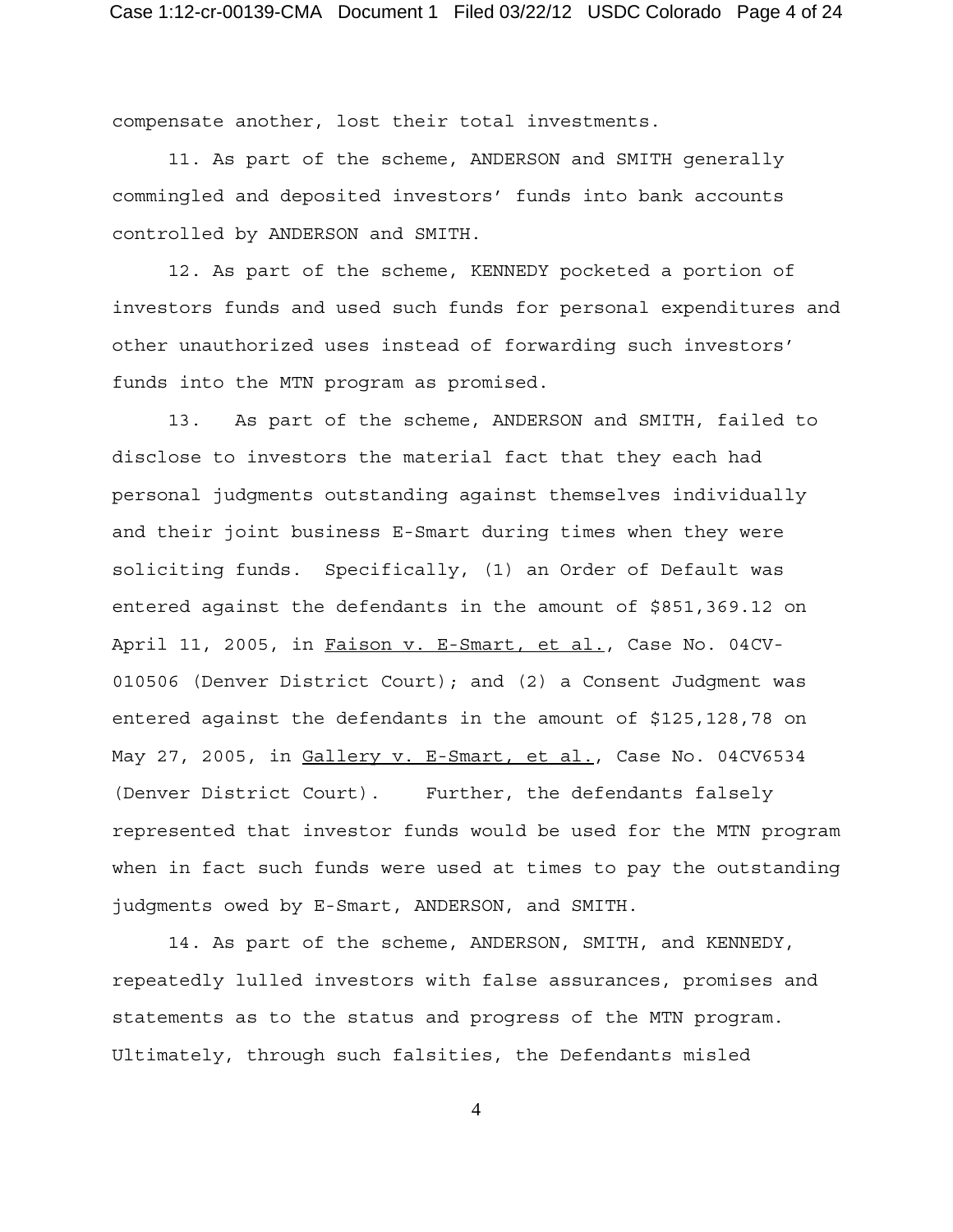investors into believing that the MTN program actually existed and was nearing successful completion, and that disbursements of profits were imminent. Such lulling communications continued to occur even after all investor funds had been misappropriated by the Defendants and dispensed for unauthorized uses.

15. As part of the scheme, ANDERSON, SMITH, and KENNEDY, mailed or caused items to be mailed in furtherance of the scheme.

16. ANDERSON, SMITH, and KENNEDY operated their scheme over the course of four continuous phases described as follows:

## **Phase 1 - October 2005 through January 2006 The MTN Program and Initial Investments**

17. As part of the scheme, in October of 2005, ANDERSON, SMITH, and KENNEDY were working together to finalize an operating agreement involving CFO-5, Trinity and Keys to Life Corporation through which they planned to solicit investor funds using an MTN trading program.

18. As part of the scheme, during October of 2005, ANDERSON and SMITH were attempting to obtain a substantial investment from R.T. – an Oklahoma investor -- in an amount exceeding \$1 million.

19. On October 21, 2005, R.T.'s agent e-mailed SMITH and expressed concerns about the legality of the MTN program being proposed, stating that they wanted "to make sure what we are involved with is legit." Attached to the e-mail was a link to a U.S. Department of Treasury website which warned individuals against becoming involved in trading programs like the one ANDERSON, SMITH and KENNEDY were offering.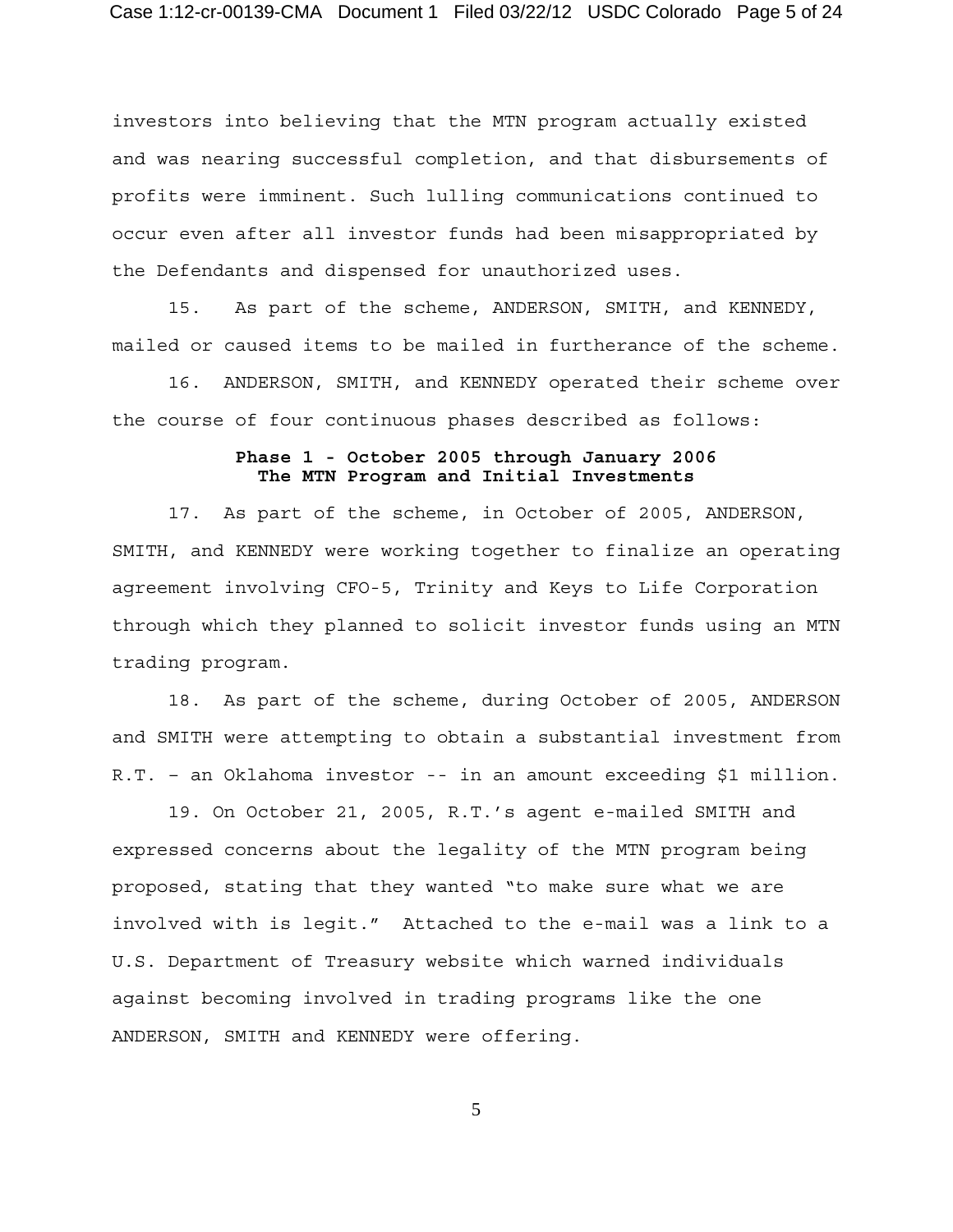20. The website link referenced in the e-mail from R.T.'s agent was a public warning about certain fraud schemes involving various types of private placement trading programs and was found at "www.publicdebt.treas.gov/cc/ccphony9.htm". The link specifically advised in part that: "trading programs that offer secret, private investment markets, which purport to offer above average market returns with below market risk through the trading of bank instruments are fraudulent." The public warning further advised that there were certain "buzzwords or redflags" commonly associated with such "fraudulent investment schemes".

21. As part of the scheme, ANDERSON responded to the e-mail from R.T.'s agent on the same day (October 21, 2005), asserting that he and SMITH had reviewed with "great interest" the U.S. Department of Treasury web link which provided warnings against scam trading programs. ANDERSON stated that although he and SMITH were aware that "there are a great deal of phony offers, people and securities, of many types" he assured R.T.'s agent that their MTN program would be legitimate.

22. As part of the scheme, sometime in December of 2005, ANDERSON and SMITH formed CFO-5. The operating agreement set forth that Trinity was CFO-5's managing member, ANDERSON its chairman, SMITH its secretary, and KENNEDY its vice-present and moral and spiritual adviser.

23. As part of the scheme, in a memorandum dated December 15, 2005, ANDERSON continued to solicit an investment from R.T. in which he falsely represented, among other things, that: R.T.'s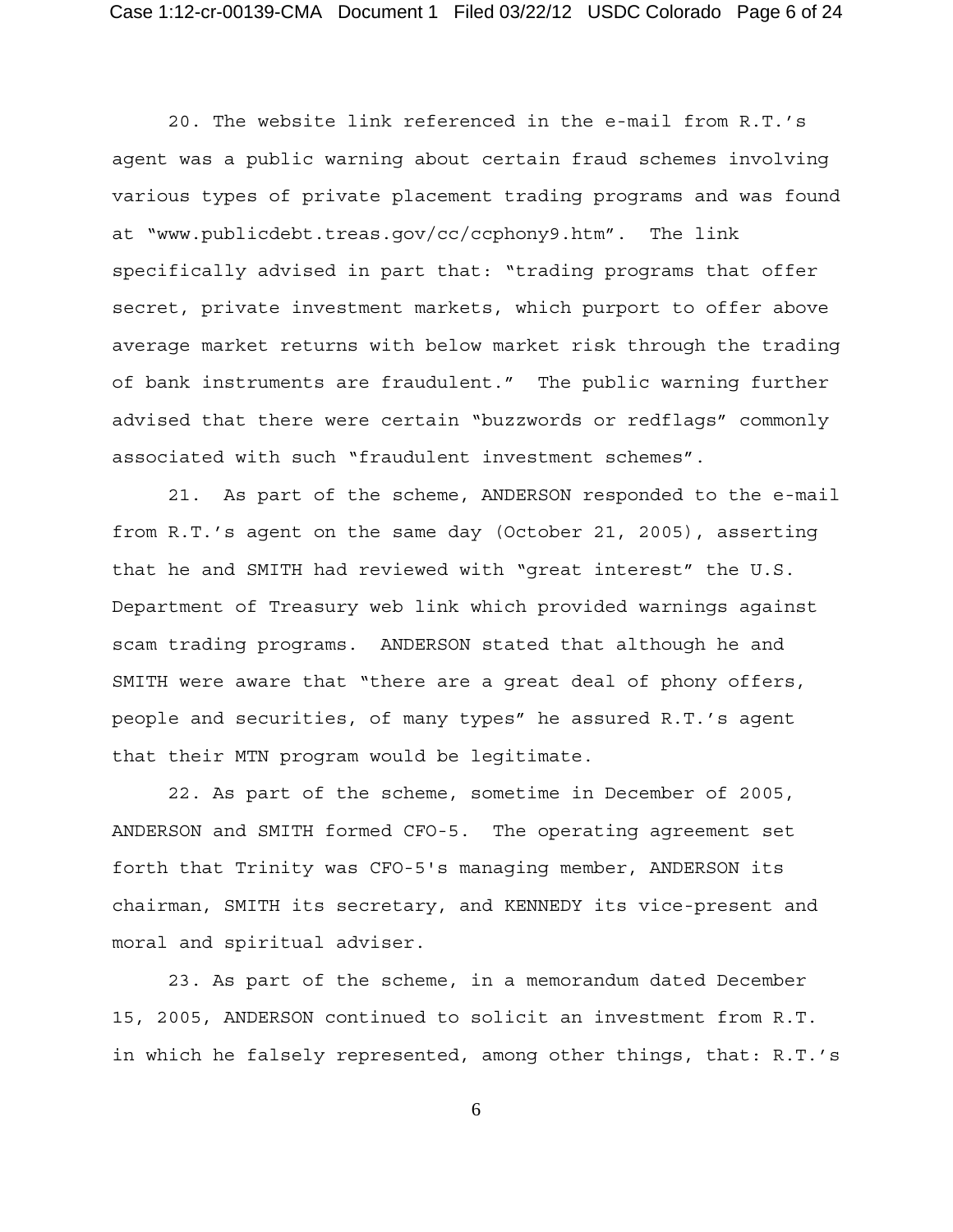funds (less 5% used for operational and administrative purposes) would immediately be placed in an escrow account for the trading program; that the deposit in the escrow account would trigger the "Major Funding Partner to obligate their funds in order for the trading of MTNs to commence"; that three to four weeks after trading of MTNs began, distributions from the investor pool would be made "at least weekly"; and that R.T.'s estimated share of payments from the investor pool would be at least \$1.6 million for each periodic "traunch".

24. As part of the scheme, in early December of 2005, KENNEDY solicited investments from fellow pastors and members of their congregations through his company Keys to Life Corporation.

25. As part of the scheme, KENNEDY, with assistance from ANDERSON and SMITH, provided a one page solicitation form (referred to as "Keys Solicitation") to potential investors describing the investment opportunity. The Keys Solicitation falsely promised that: "For every \$1,000 invested, the minimum return would be \$1,000,000" which would be paid within 90 days. The Keys solicitation further described how KENNEDY through his business, Keys to Life Corporation, had formally partnered with Trinity in launching the MTN trading program and that investors would be provided significant returns derived through the trading of MTNs issued by major European Banks.

26. As part of the scheme, the Keys Solicitation falsely represented that KENNEDY "will deposit all funds received in the investment pool."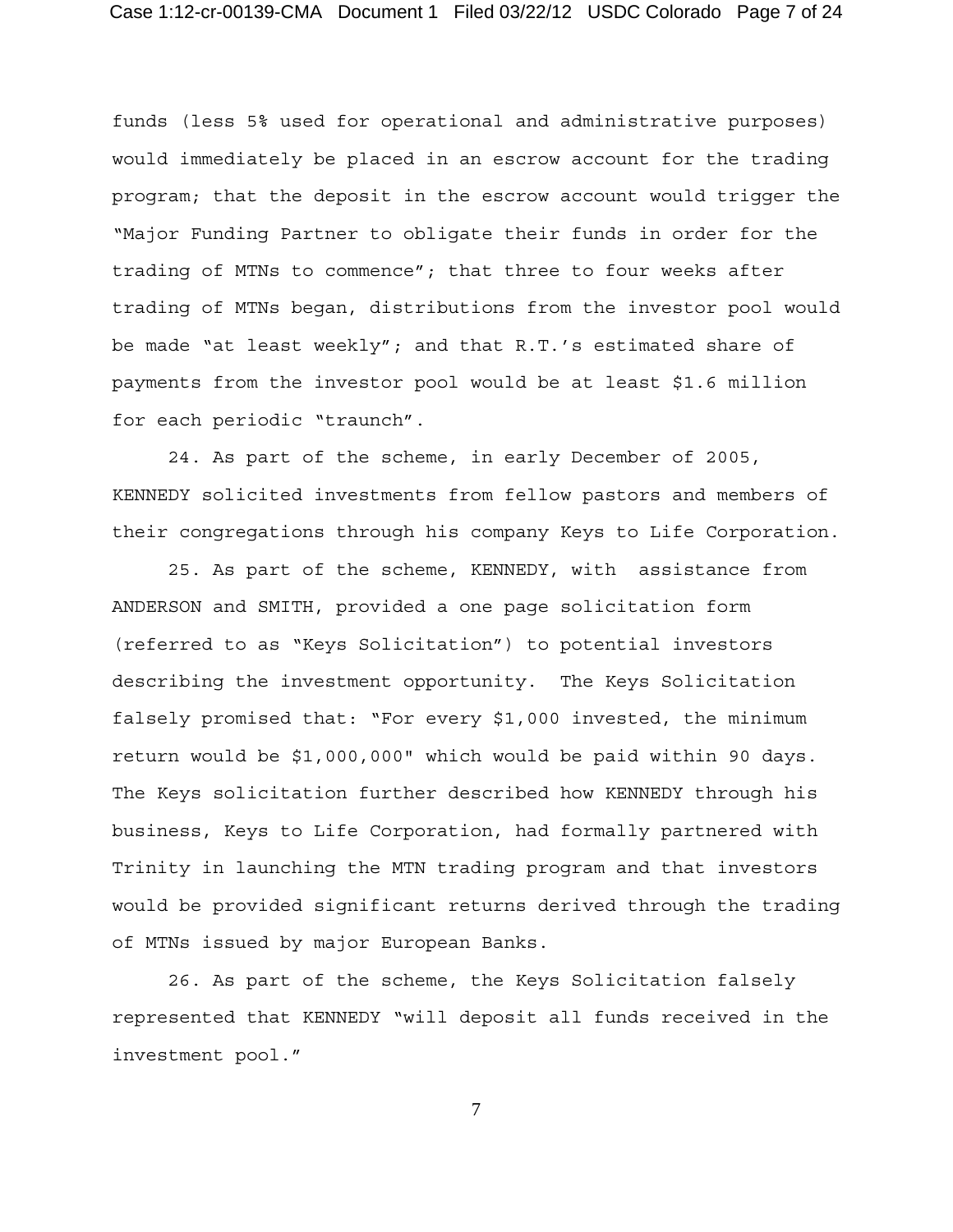27. As part of the scheme, KENNEDY also misrepresented to investors that Keys to Life had performed months of work and due diligence regarding the MTN program and that based on KENNEDY'S close familiarity with both ANDERSON and SMITH, KENNEDY could vouch for their expertise and ability to successfully conduct MTN transactions.

28. As part of the scheme, KENNEDY collected investment funds in his Keys For Life bank account during December of 2005 from multiple investors. KENNEDY forwarded only a portion of the investment funds to Trinity for use in the investment pool.

29. As part of the scheme, on January 9, 2006, ANDERSON and SMITH received \$1.6 million into the Trinity bank account wired from R.T.

30. In connection with R.T.'s investment, ANDERSON and SMITH entered into a Private Placement Investment Agreement with R.T. in which they represented that proceeds from the trading program would be made at least weekly to R.T. and that Trinity would use funds from the program to complete the investment program. The agreement stated that the enormous returns from the MTN trading program were achieved by making a profit from the sale and purchase of MTNs "securing the profitability margin between the purchase and sale of non-registered Private Placement Medium Term Senior Unsubordinated Bank Debentures (MTNs) with normal ICC Non-Circumvention, Non-Disclosure Rules and Regulations applied". The agreement also incorporated a "Letter of Intent" which further described that funds used in the transaction need to be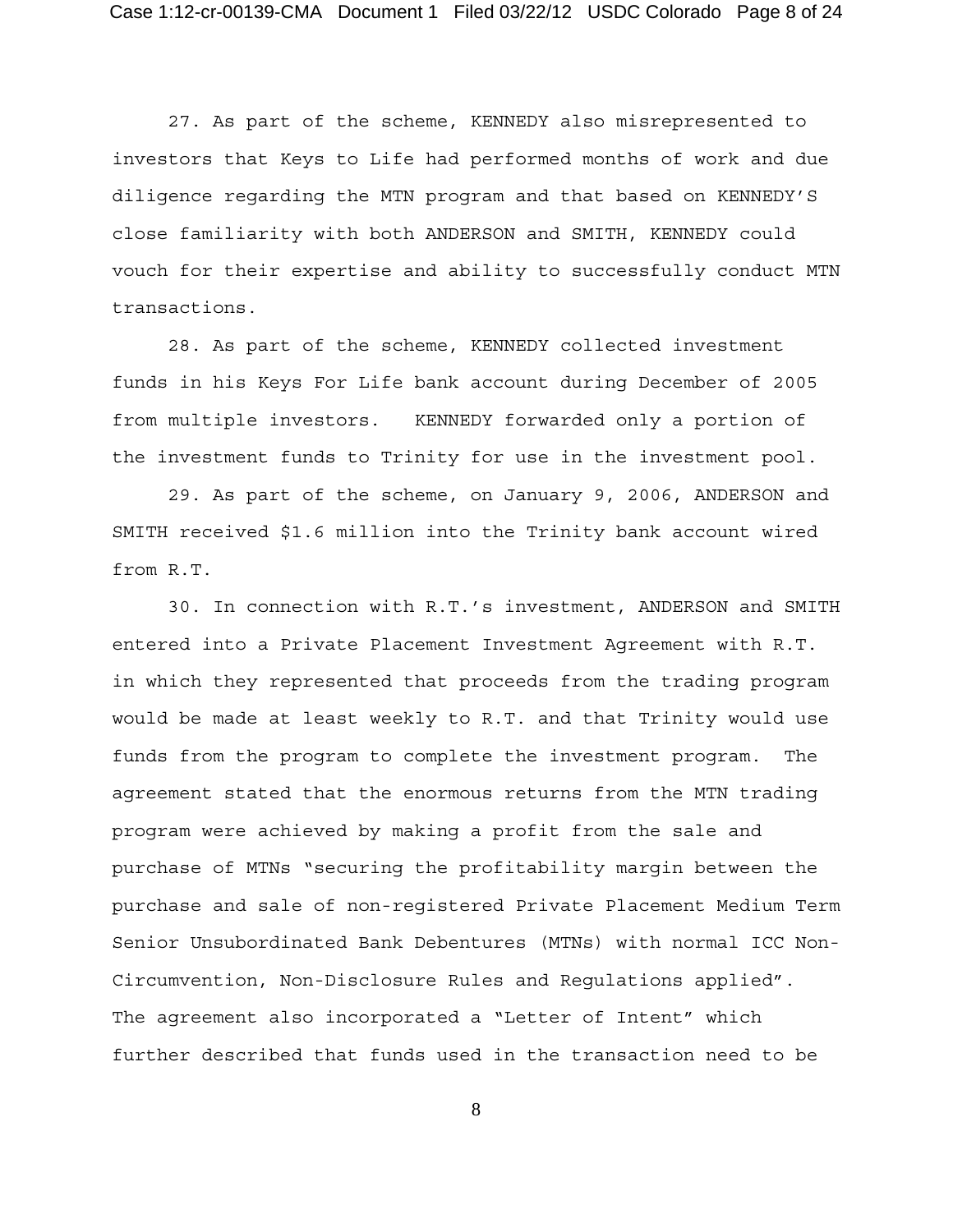"good, clean, clear and unencumbered United States Dollars of non-criminal origin" and further noted that the MTN's were to be "slightly seasoned" – buzzwords described in the public warning referenced in paragraph no. 20 of the Indictment.

31. As part of the scheme, on January 12, 2006, ANDERSON continued to solicit investments through a memorandum to potential investors describing the MTN trading program. With the assistance of promoters, Trinity/CFO received additional investor funds in January 2006.

32. As part of the scheme, ANDERSON, SMITH and KENNEDY through the MTN program raised in total approximately \$2 million from investors during the period of October 2005 through January 2006.

 33. As part of the scheme, on January 25, 2006, \$1.44 million was wired from the Trinity bank account to an escrow account in New York, from which the funds were wired to various accounts throughout the world. However, there were no MTN transactions, the funds were used to pay "rental fees" for money that Trinity never accessed, and the entire \$1.44 million was lost with no return.

34. As part of the scheme, ANDERSON, SMITH, and KENNEDY, continued to solicit investors for the MTN program after the \$1.44 million loss and investors continued to wire funds to the Trinity bank account.

## **Phase 2 - February 2006 through March 2006 Private Placement Memorandum**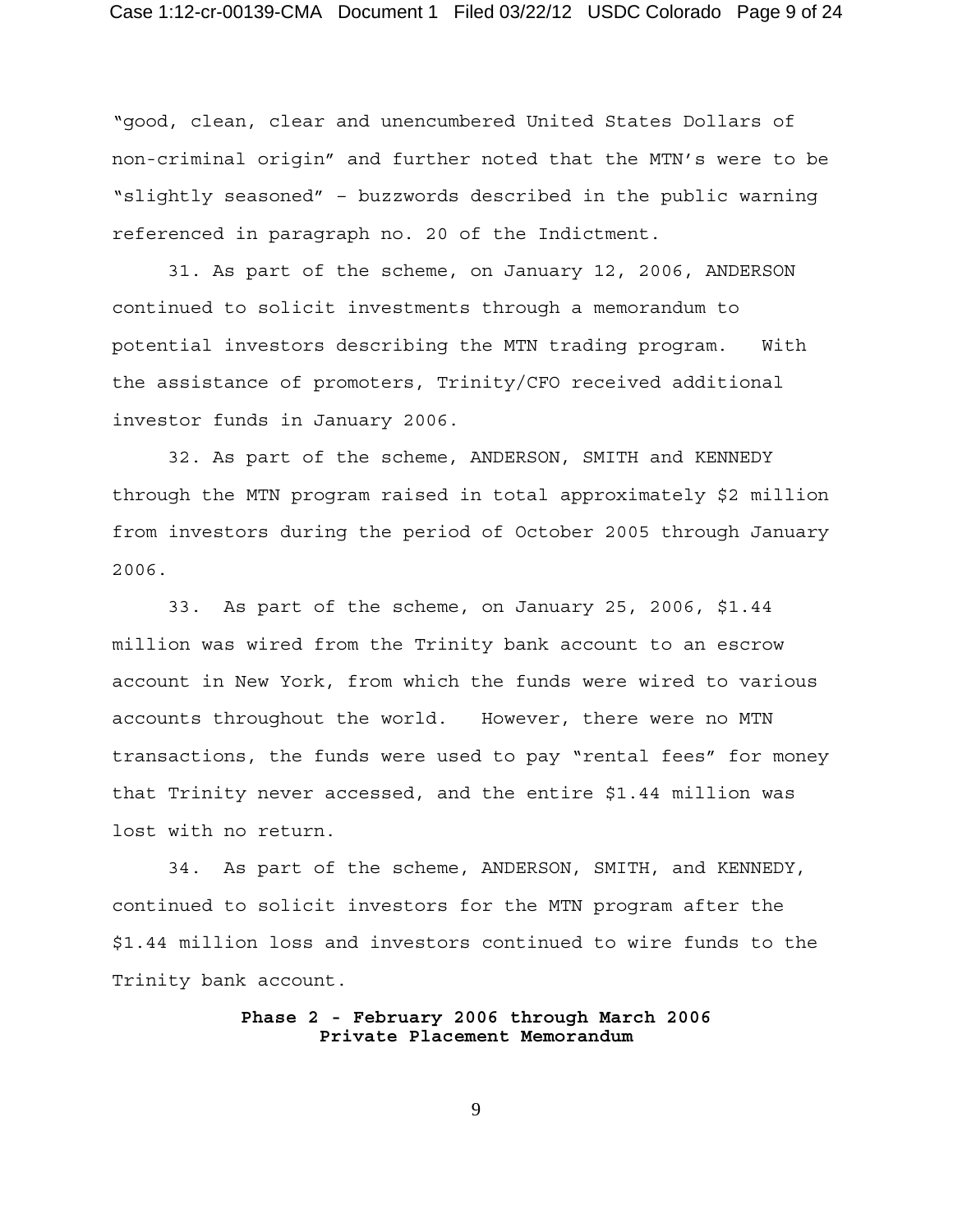35. As part of the scheme, during the months of February and March 2006, ANDERSON, SMITH, KENNEDY, with the assistance of promoters M.N. and N.F., raised approximately \$900,000 in additional funds.

36. As part of the scheme, sometime in around February 2006, CFO-5 issued a document called a "Private Placement and Rescission Offer" (the "rescission offer") purportedly to "fully inform" investors from Phase 1 about additional facts that were not previously disclosed as part of the original investment solicitation. Investors were provided with the opportunity to receive all of their money back with interest. In connection with the rescission offer, investors were also told by ANDERSON and SMITH that the investment program was on track and that CFO-5 anticipated first trades to occur by the end of February 2006. As a result, investors were told that within 30 days or less CFO-5 anticipated revenue from its business activities.

37. As part of the scheme, ANDERSON and SMITH did not disclose that the rescission offer was a sham because there were insufficient funds in CFO-5 and Trinity accounts to repurchase investors' securities.

38. As part of the scheme, beginning in early March of 2006, the Defendants and promoters utilized a "private placement memorandum" ("PPM") when soliciting investors.

39. As part of the scheme, ANDERSON, SMITH, and KENNEDY made a number of false representations and misleading statements in the PPM, including: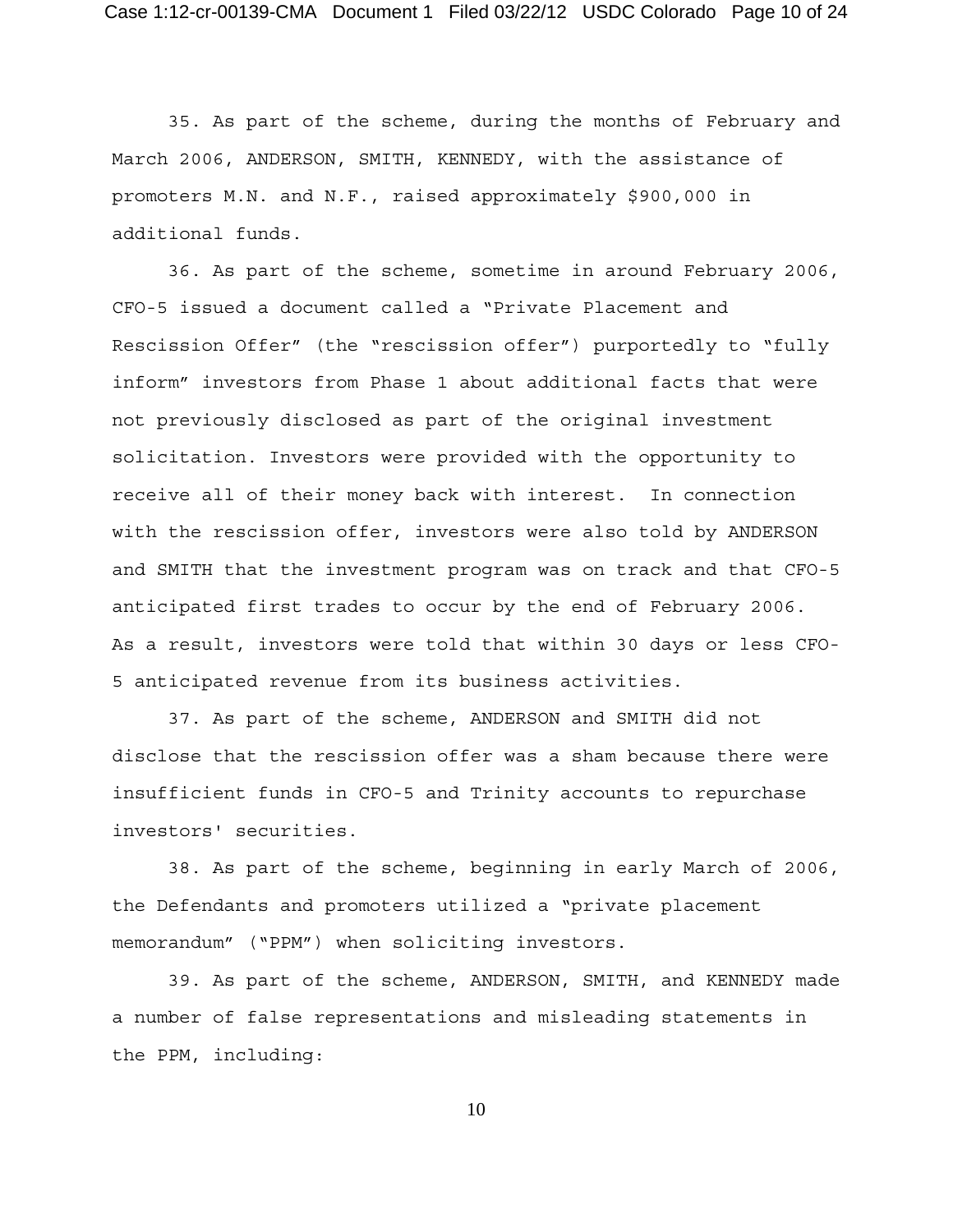- a) "Trinity has "knowledge and relationship with certain qualified parties whose expertise includes the ability to sell and purchase Medium Term Senior Unsubordinated Bank Debentures."
- b) "We are primarily a company that buys MTNs. We buy and sell very specific instruments with predetermined profit margins. We in turn sell the unsubordinated debentures to ready and able buyers. The transactions are executed electronically through the EuroClear System."
- c) "To date, we have not experienced any significant amount of bad debts or failed transactions. "
- d) "[T]here are no judgments, liens, encumbrances or defaults of any nature against the company, its managers or significant personnel."
- e) "We anticipate the initial transaction will generate revenue on or about April 30, 2006."
- f) Assuming CFO-5 raised \$3 million for the investor pool, an investor who made the \$25,000 minimum investment could anticipate "potential returns" of \$95,760 each week for an unspecified period of time.

40. In reality, there was no MTN program; Trinity did not have the expertise and relationships that it claimed to have; Trinity did not buy or sell MTNs; at the time of the issuance of the PPM, Trinity had lost \$1.44 million in funds sent to the New York escrow account; Anderson and Smith had large outstanding judgments against them from the E-Smart litigation; and the anticipated investor returns were pure fiction.

41. Further, the PPM, the rescission offer, and other documents provided to investors touted SMITH's alleged banking experience, including a purported twenty years in "business banking," but did not disclose that SMITH had been an airline baggage handler for the last fourteen years.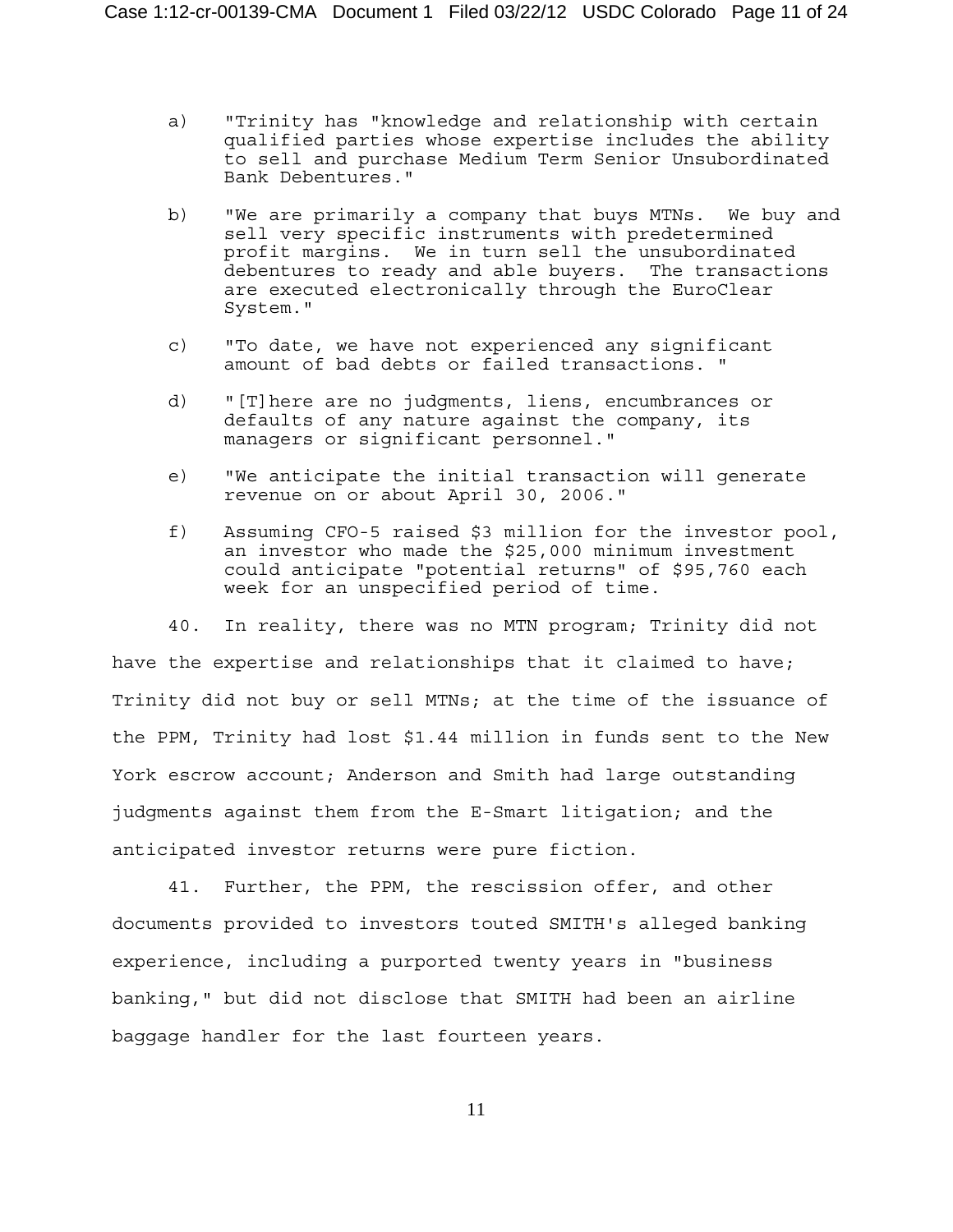42. As part of scheme, KENNEDY continued to communicate with investors and falsely assured them that the MTN program was working. KENNEDY obtained additional funds from investors during late March of 2006.

43. As part of the scheme, on March 22, 2006, ANDERSON and SMITH forwarded \$734,000 to an escrow account in New York. The funds were wired to an off-shore account where they were used to pay fees to rent funds CFO-5 never accessed, no MTNs were purchased or sold, and the entire \$734,000 was lost.

## **Phase 3 - April 2006 through June 2007 More Investor Funds**

44. As part of the scheme, ANDERSON, SMITH, KENNEDY and their promoters continued to solicit new investor funds during the period of April 1, 2006, through June of 2007. During this third phase, CFO-5/Trinity obtained approximately \$2.5 million in additional investor funds. This was despite the fact that CFO-5 and Trinity were generating no income from the MTN program and all funds previously sent to the New York escrow agent had been lost. During this same phase, Defendants began to lull investors with false statements about the status and progress of the MTN program.

45. As part of the scheme, in early April of 2006, KENNEDY persuaded investor R.G. to invest additional funds from his congregation. KENNEDY forwarded only a portion of the investment funds to Trinity for use in the investment pool.

46. As part of the scheme, beginning in early April 2006,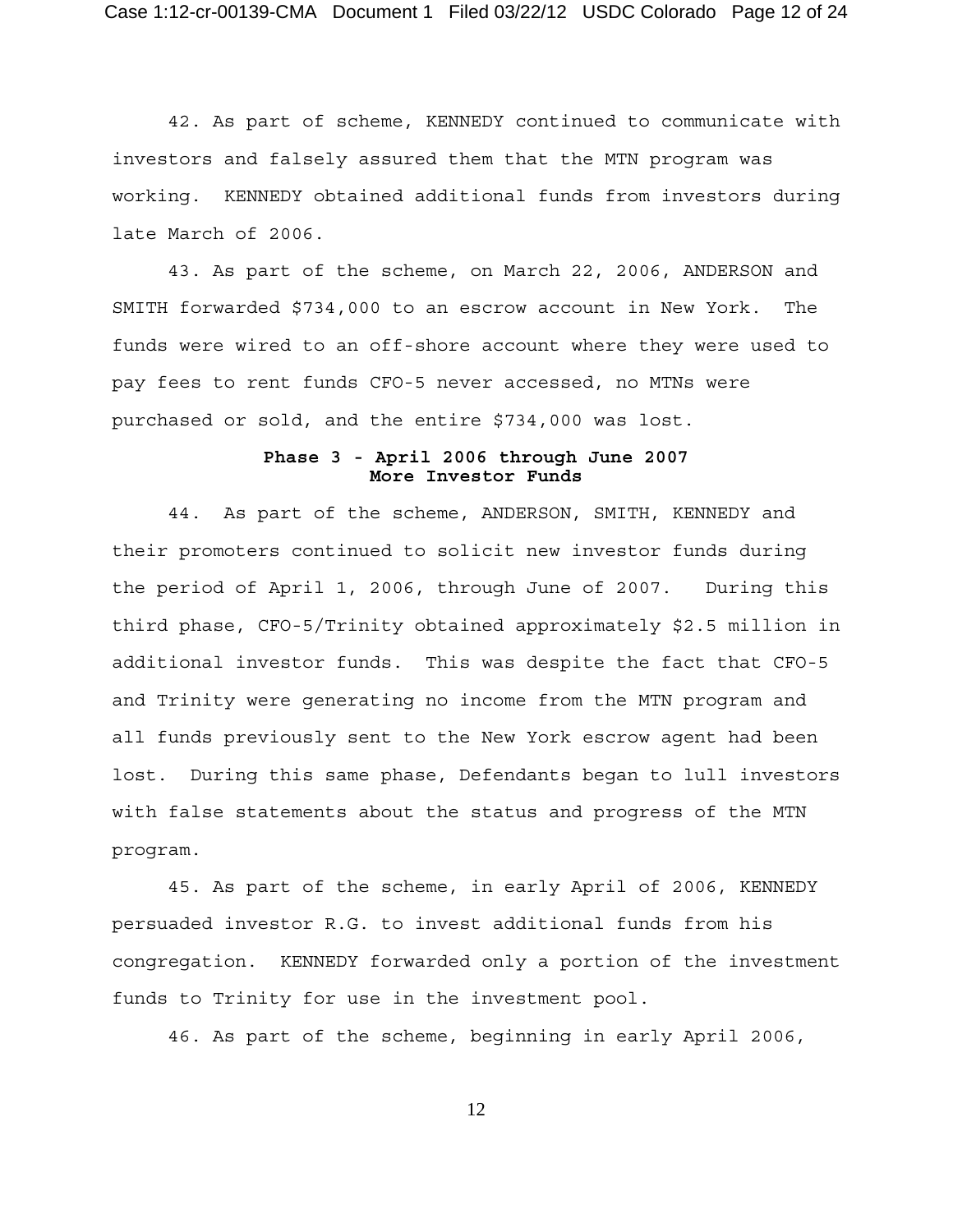ANDERSON and SMITH began distributing to investors a new "Investment Contract" which they asserted was governed by the same terms of the earlier issued PPM. The Investment Contract set forth a number of the same falsehoods identified above in paragraph nos. 39, and 41 of the Indictment..

47. As part of the scheme, on or about May 1, 2006, SMITH advised investors in an investor conference call that investors funds had been lost. Investors were upset.

48. On May 3, 2006, ANDERSON sent an email "recap" of he recent conference call conducted by SMITH and stated while the "Seller" had changed, "we remain on track for the first distributions to occur around May  $15^{th}$ " and "we also have a back up seller and exit buyer in place, as is our customary business strategy."

49. On May 15, 2006, ANDERSON, SMITH, KENNEDY, and promoters M.N. and N.F. received a letter from investors demanding a report showing how investors' funds had been utilized.

 50. As part of the scheme, promoters M.N. and N.F. continued to solicit and collect funds from investors on behalf of CFO-5, during April 2006 through June 2007. In connection with raising such funds, M.N. and N.F. passed on various of the misrepresentations and false statements being provided to them by ANDERSON and SMITH.

51. As part of the scheme, beginning sometime around September of 2006, ANDERSON, SMITH and KENNEDY began advising investors that CFO-5 was sponsoring the "Nashville Forum" in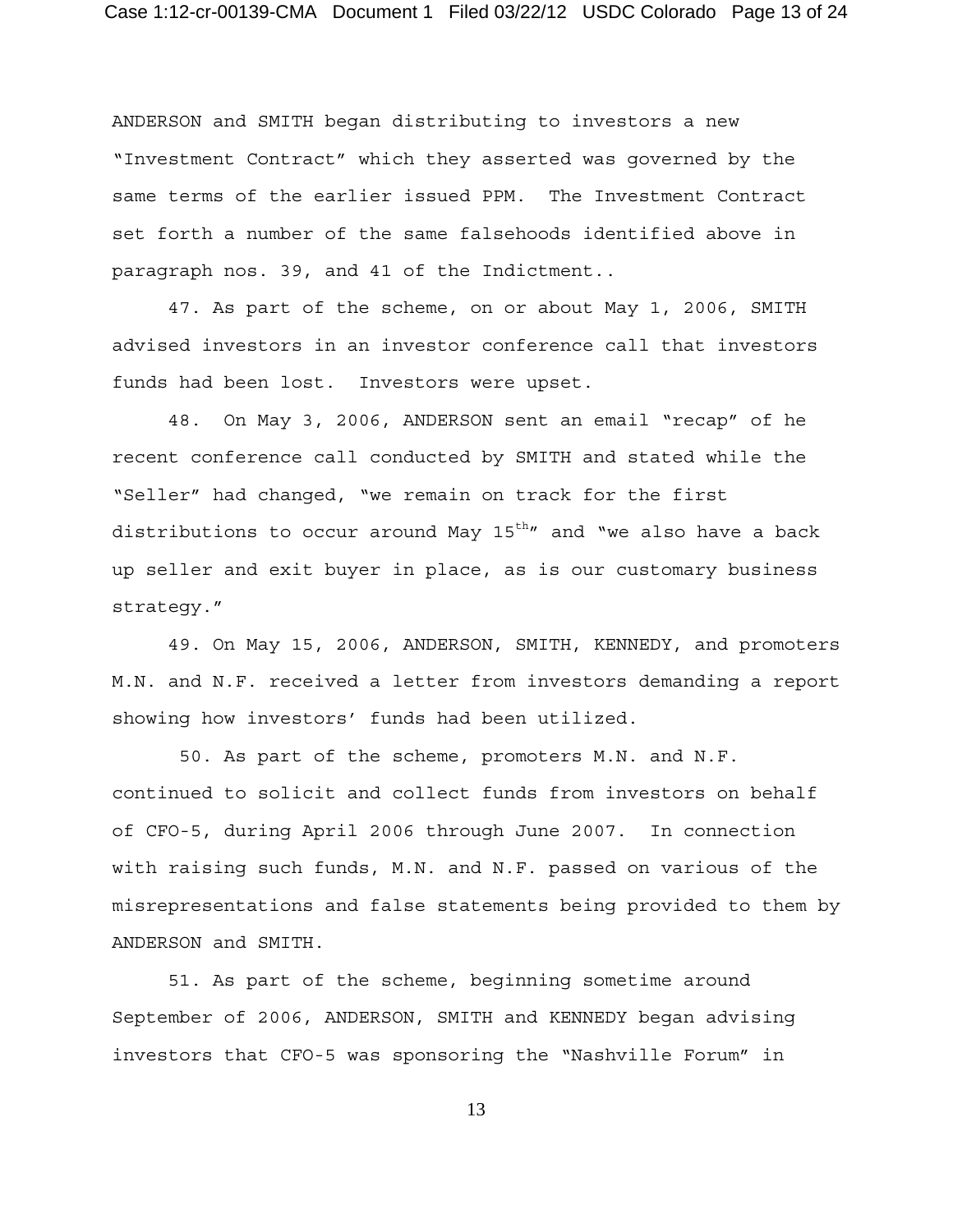November of 2006, for several days at the Opryland Hotel in Tennessee. At such Forum, investors would have the chance to meet with each of the Defendants and other "highly qualified investment representatives" who could advise investors on how to manage their new wealth. Shortly before the Forum was to occur, the Defendants informed investors that it was canceled and would be rescheduled once first distributions had occurred.

 52. As part of the scheme, ANDERSON, with the assistance of SMITH, continued to send regular emails to investors and conducted investor conference calls where he told current and prospective investors that a trading transaction was complete or was almost complete, and represented that investors would receive enormous disbursements from the transactions. For example:

- a) On August 10, 2006, ANDERSON sent an e-mail to investors claiming that a large investor had provided a \$300 million line of credit to the pool, the conversion to cash was complete, the securities were in place, and the target date for disbursement of returns to investors remained the end of August.
- b) On September 7, 2006, ANDERSON sent an e-mail to investors claiming that documentation was "now underway" in a trade with a "major European Bank."
- c) On October 25, 2006, ANDERSON sent an e-mail to investors claiming that "the first trade has begun" and that \$15 million would be sent to the investment pool over 2 days near the end of the month.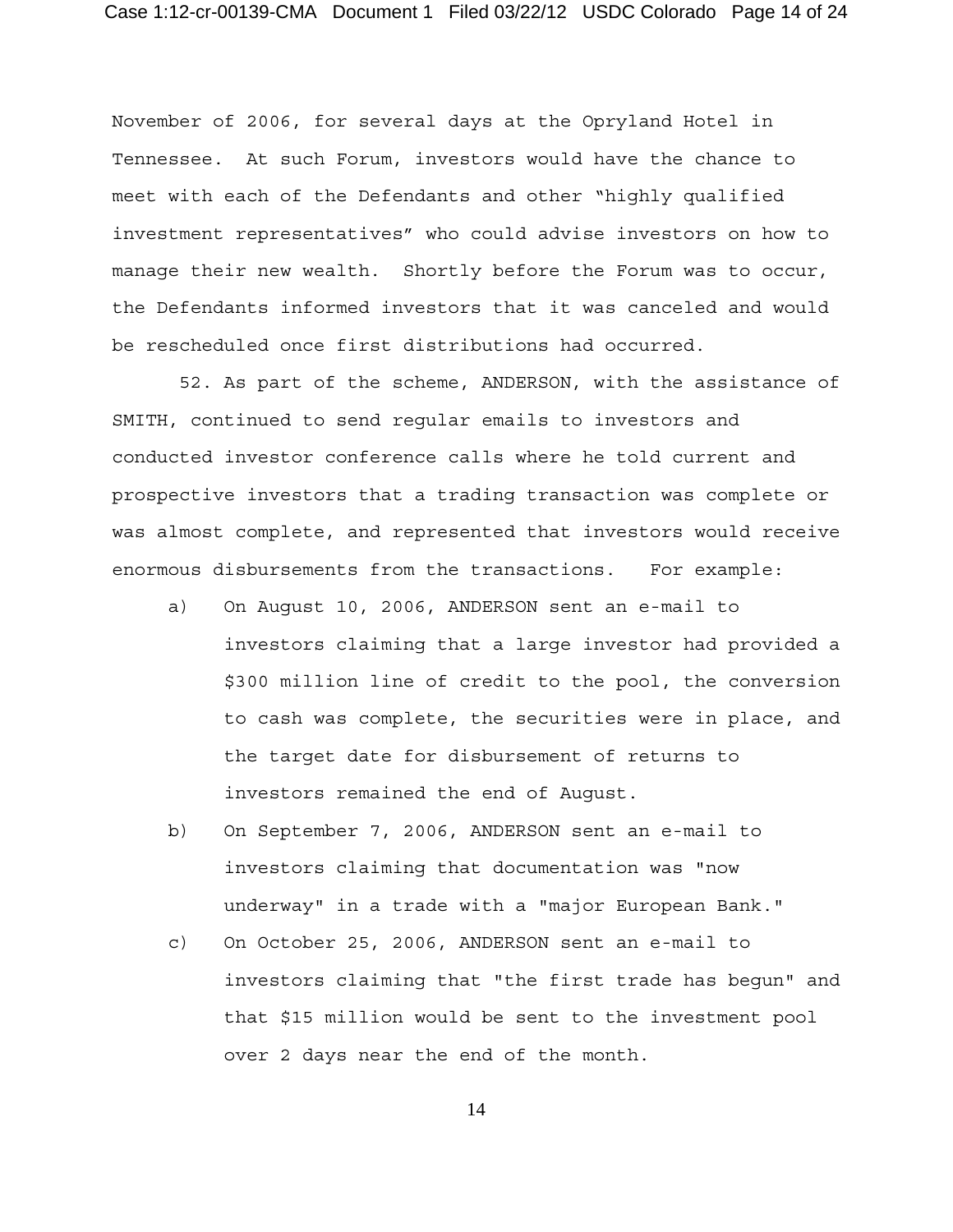- d) On November 1, 2006, ANDERSON sent an e-mail to investors claiming that an MTN purchase, with a "Large Investor" providing the funds, would be completed within days, yielding a \$100 million investment pool for existing investors and that distributions by wire would begin on November 7 or 8, 2006.
- e) On December 28, 2006, ANDERSON sent an e-mail to investors claiming that full trading was expected to begin the week of January 8, 2007.
- f) On about January 10,2007, ANDERSON sent an e-mail to investors claiming that three large trading transactions would begin shortly, with distributions from the first transaction, a purported \$5 billion contract, to begin on January 19, 2007.
- g) On January 26, 2007, ANDERSON sent an e-mail to investors claiming that a "Large Investor," the Large Investor's "team," and a "Wall Street CEO" were working in Europe on the first transaction and that there would soon be daily trading on a purported \$5 billion contract.
- h) On March 9, 2007, Anderson claimed in an investor conference call that paperwork on transactions that would provide regular earnings to the investor pool participants was being finalized and trading would begin soon on a second transaction.
	- i) On April 4, 2007, Anderson sent an e-mail to investors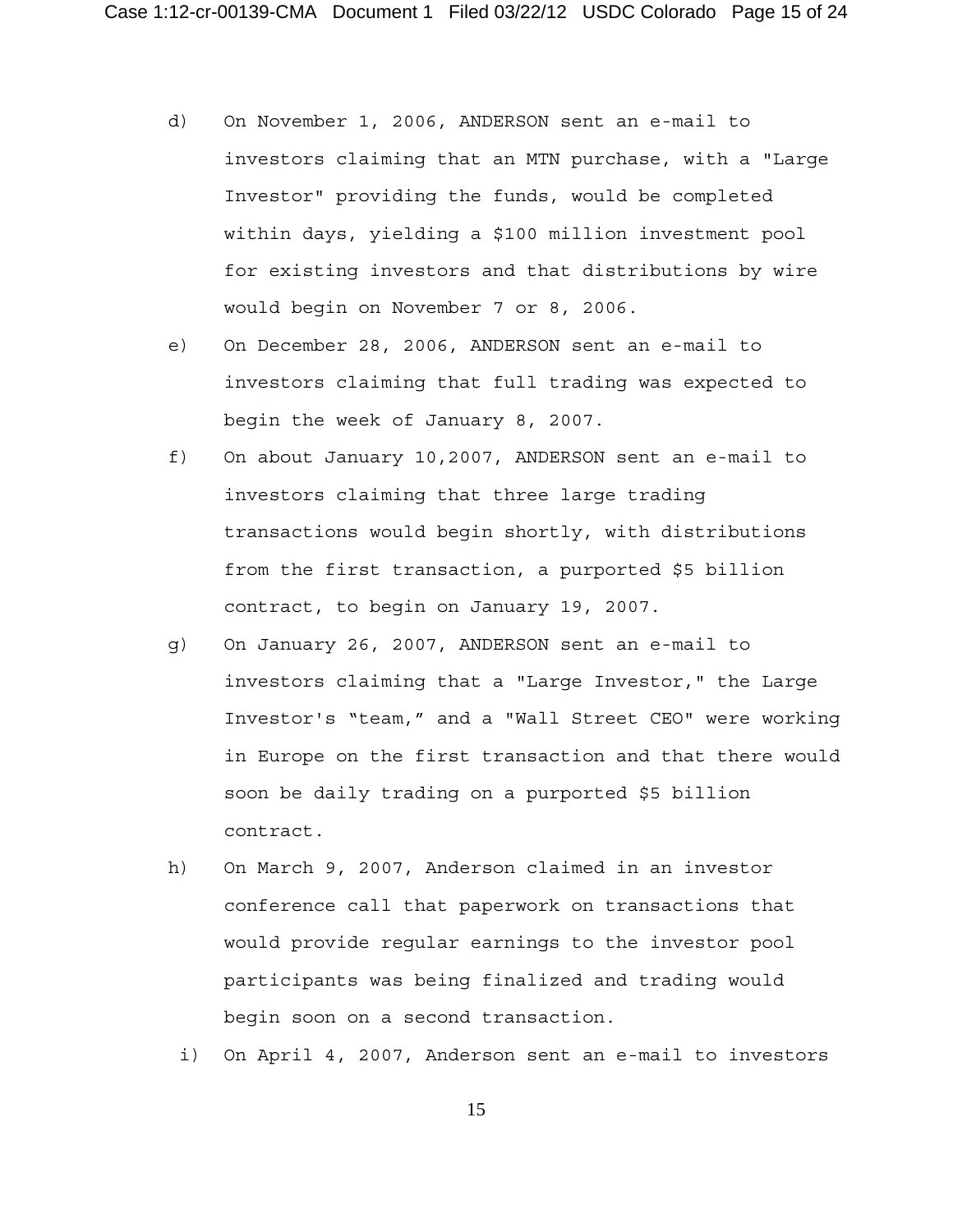stating that "[t]rading is underway to support our first distribution."

53. As part of the scheme, in March through May of 2007, promoter M.N. received a series of payments from investor G.L. In collecting such payments, M.N. passed on only a portion of such investor funds to CFO-5.

54. As part of the scheme, on June 20, 2007, ANDERSON faxed a letter to investor R.T. stating that he had a "Bank Guarantee issued by Barclays Bank, Plc., London" which would be the source of funds which would be wired to R.T. ANDERSON told R.T. that he would deliver and repay R.T. his investment funds and a substantial return.

## **Phase 4 - July 2007 through December 2008 Lulling Communications to Investors**

55. As part of the scheme, ANDERSON, SMITH and KENNEDY continued to lull investors during the period of July 2007 through December 2008. The Defendants made false promises to investors that the MTN program was progressing positively and that disbursements of funds would still occur. The Defendants continued to make lulling promises through e-mails, letters, conference calls and other communications to investors. In fact, CFO-5/Trinity never generated any investment income from its MTN program during the period of July 2007 through December 2008, nor during any other phase of the scheme.

56. As part of the scheme, on July 24, 2007, ANDERSON sent an e-mail to investors advising them that in the coming days CFO-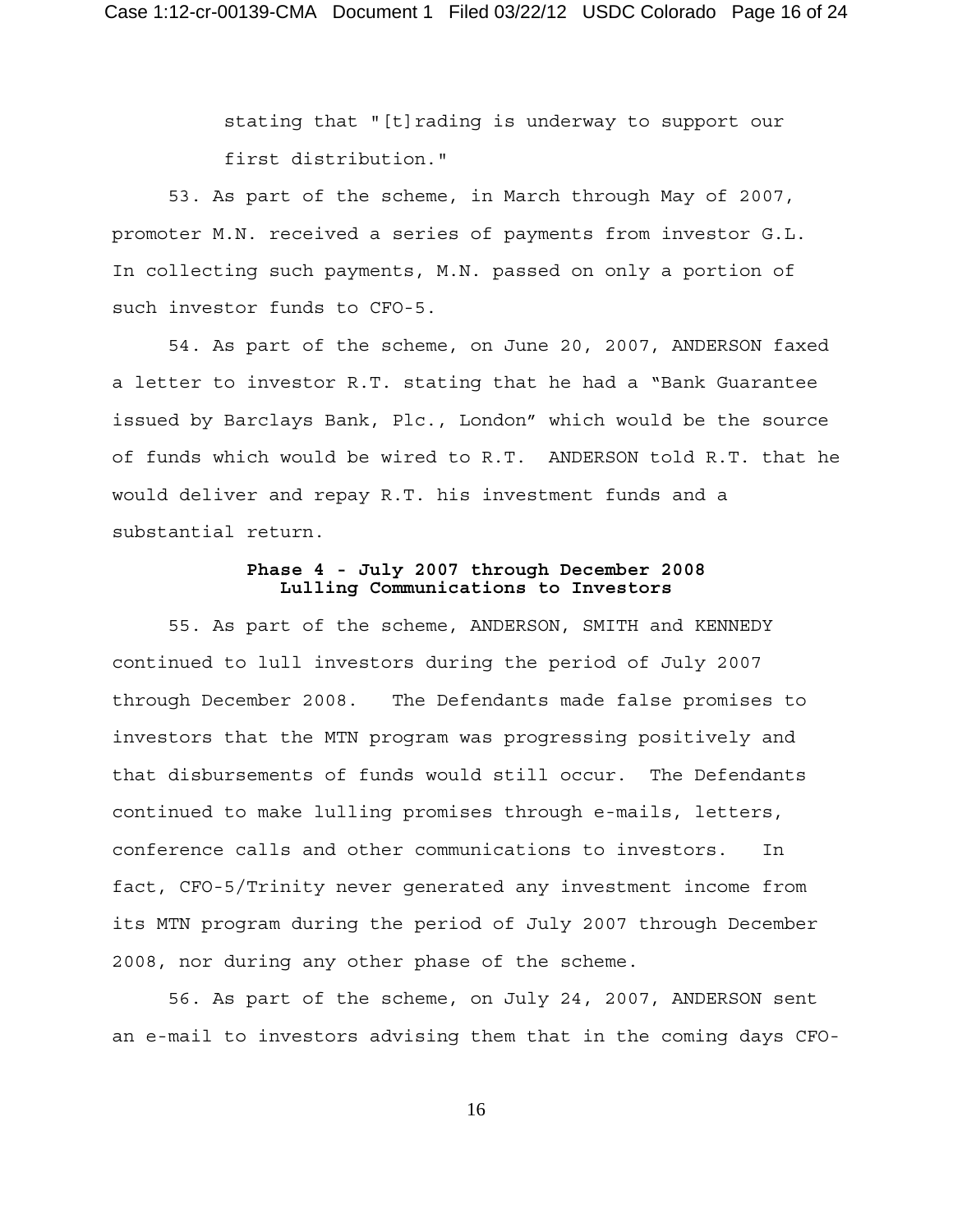5 was going to send out "a test wire of \$25 per party" in order to make sure that there were no issues before the first distribution was sent out. ANDERSON also advised investors that, "Our first distribution will be the bonus distribution in the amount of \$5M".

57. As part of the scheme, on September 5, 2007, ANDERSON emailed investors that "under advise from legal counsel" CFO-5 had elected to proceed with making a "bonus distribution" to investors. ANDERSON stated in his email that to ensure payment of the bonus, investors were to provide their current overnight mailing address and complete a notarized letter. Upon receipt of such letter, ANDERSON stated in the e-mail that CFO-5 "will distribute the funds by wire."

58. As part of the scheme, on November 12, 2007, ANDERSON emailed investors an update which stated, among other things, that CFO-5 was "very enthused about the progress, on several fronts / transactions over these past 2 weeks."; "These efforts are paying off and coming together. The overall return to the Investor Pool will be quite substantial and none will be disappointed."; "Every effort is being made to secure funds and distribute them as fast as humanly possible."; and "we are continually focused on bringing the Bonus disbursement to the Investment Pool while working on additional transactions".

59. As part of the scheme, on February 17, 2008, ANDERSON emailed investors an update which stated, among other things, that CFO-5 was continuing to work on "multiple transactions" and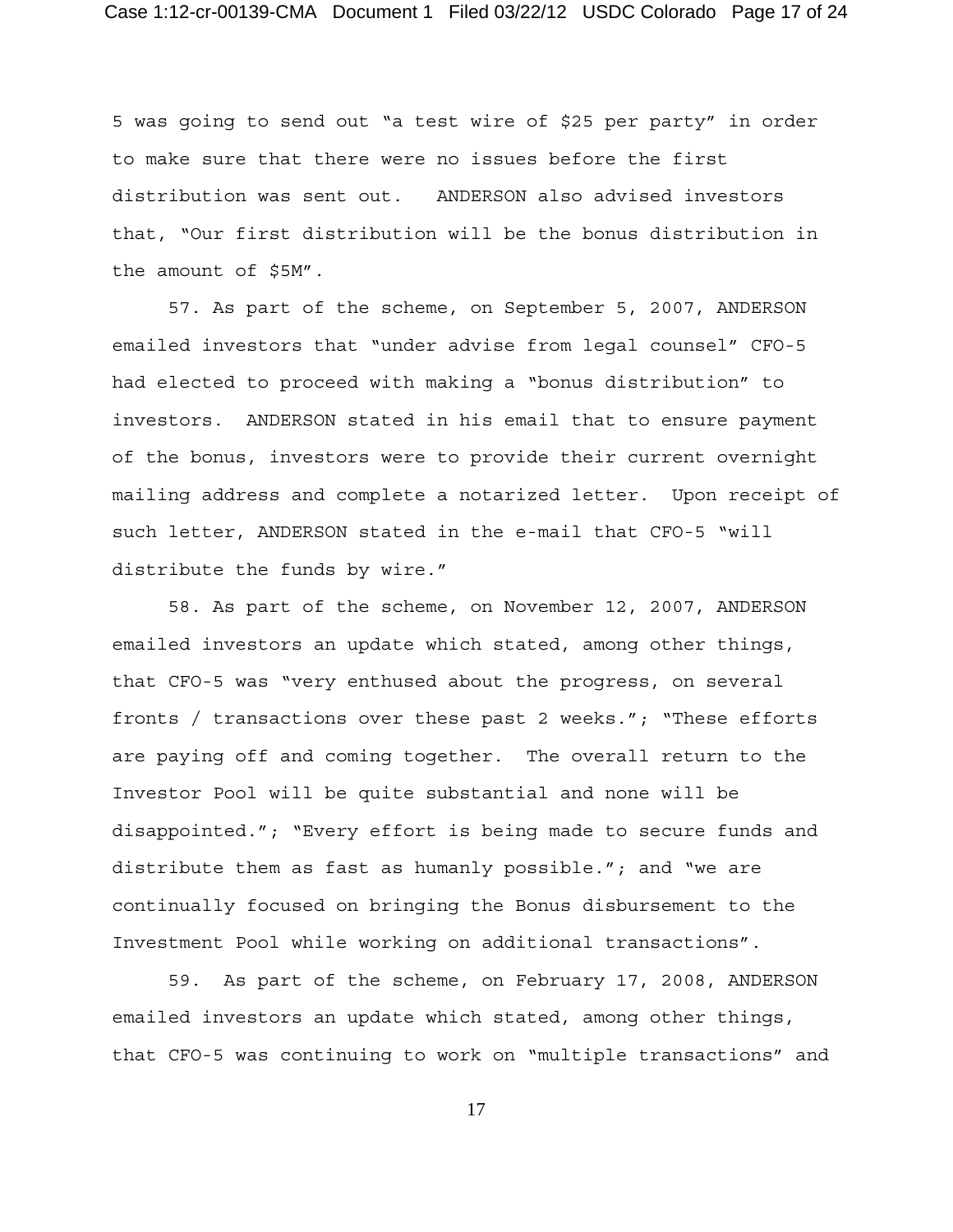that various "bank challenges in Europe" were "all being resolved" and as a result "our fees will be received, our disbursements will be made . . . which paves the way for further periodic distributions, likely to be made on a weekly basis."

60. As part of the scheme, on April 7, 2008, ANDERSON and SMITH informed investor D.P. in an e-mail that they both had been "in meetings" and working on several transactions, one of which was to start "within the week." ANDERSON stated that: "Using other people's money is a delicate dance, lots of negotiations, and dealing with crazy hours." ANDERSON urged D.P. to "keep the faith" and noted, "Don't think about being homeless. Think about how you can use your funds we send as part of the Bonus Distribution and the first few distributions to help others - Including those who are in danger of losing their homes."

 61. As part of the scheme, on July 17, 2008, ANDERSON emailed investors that "all issues with the multiple banks, multiple countries, multiple parties is being finalized."; and that specifics as to "timing and amount of disbursements" will be provided during CFO-5's next conference call.

62. As part of the scheme, on July 24, 2008, ANDERSON emailed investors informing them that the previously scheduled investor conference call update would be postponed for approximately one week. ANDERSON explained that this was due to the fact that CFO-5 recently learned "that our Large Investor is 'three strides away from the finish line in completing his leg in the relay." SMITH commended the investors for their patience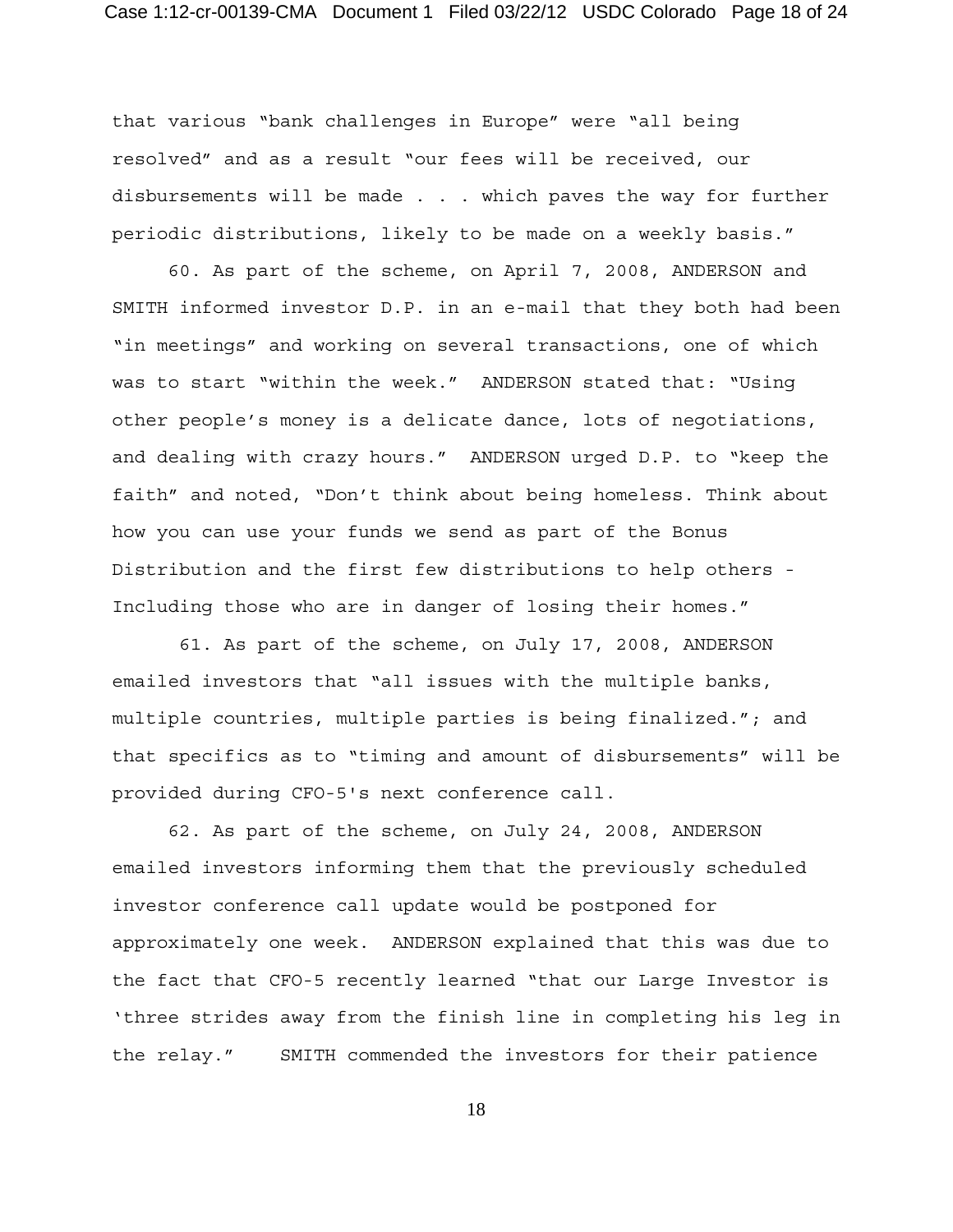and told them that their "waiting is not in vain" explaining: "We are coming to closure in our first transaction that is at hand."

63. On July 28, 2008, the U.S. Securities and Exchange Commission ("SEC") filed a civil complaint against CFO-5, TRINITY, ANDERSON, SMITH, KENNEDY, and two promoters, M.N. and N.F., related to their collection of investor funds through their MTN program. Among other things, the complaint alleged that the investment program as described by the Defendants – trading in European medium term notes to generate nearly immediate returns – does not exist and such trading programs are fraudulent.

64. As part of the scheme, on September 8, 2008, ANDERSON sent an email to investors in which he acknowledged that a civil complaint had been filed by the SEC against him, SMITH, KENNEDY and the others. Among other things, ANDERSON told investors that "What is reported in the paper and complaint is not accurate but we cannot discuss it." ANDERSON continued in his email that CFO-5 was "not slowing down our full commitment to provide the Bonus Distribution and subsequent distributions to the full Investor Pool." He assured investors that, "we are working diligently to secure these funds and make these distributions" and that "very substantial progress is being made."

65. As part of the scheme, sometime shortly after September 8, 2008, KENNEDY had a telephone conversation with investor R.G. in which KENNEDY provided a false accounting to R.G. as to what happened to R.G. and others' investment funds.

66. As part of the scheme, on October 6, 2008, ANDERSON sent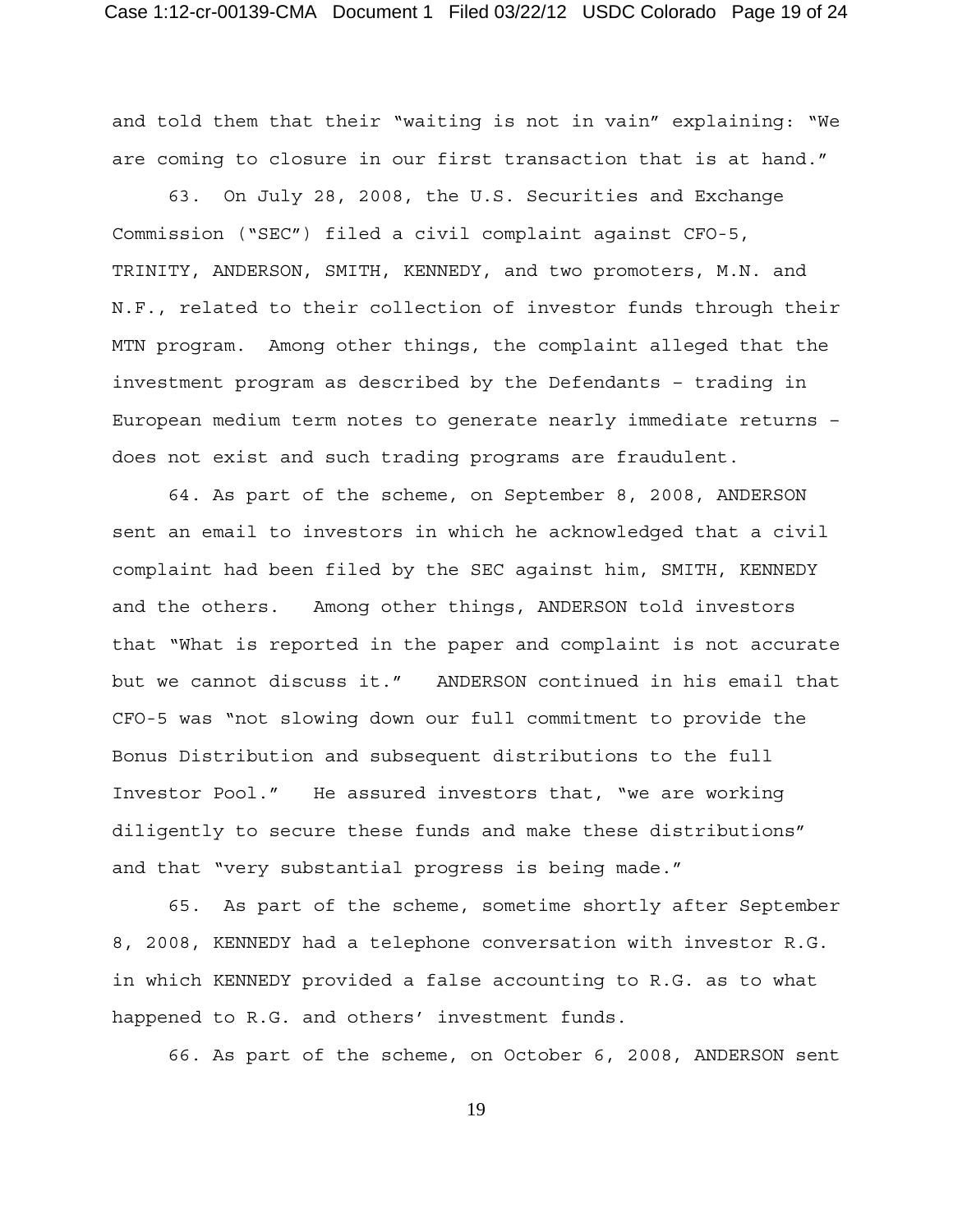an email to investors in which he informed investors that he had delayed in sending out an update the last week because "we have been advised to not do so until we have resolved the Complaint with the SEC."

67. As part of the scheme, on October 22, 2008, ANDERSON sent an email to investor N.Z. telling him that CFO-5 had been advised not to have regular communications with investors until the civil complaint is settled with the SEC but then updated N.Z. by stating: "We are working diligently to fulfill our intent of not only providing the full funds back to all investor pool participants but a handsome return on their investment. In this regard, we are making substantial progress."

68. As part of the scheme, on December 29, 2008, ANDERSON faxed a letter to investor R.T. stating, among other things, that "all is in place and confirmed for our first transaction which will generate the much needed and long delayed funds to you"; "Between now and the  $20^{th}$  of January we should send you the full \$7.5M that is due you for your initial investment as well as the full real estate expenses/losses you have experienced"; and "you have our respect and deep appreciation for enduring with us so long, much longer than anyone ever envisioned."

### **The Wires**

69. On or about the dates set forth below, in the State and District of Colorado, ANDERSON, SMITH, and KENNEDY for the purpose of executing the scheme described above in paragraphs 1 through 68 of this Indictment, did cause, and aid and abet others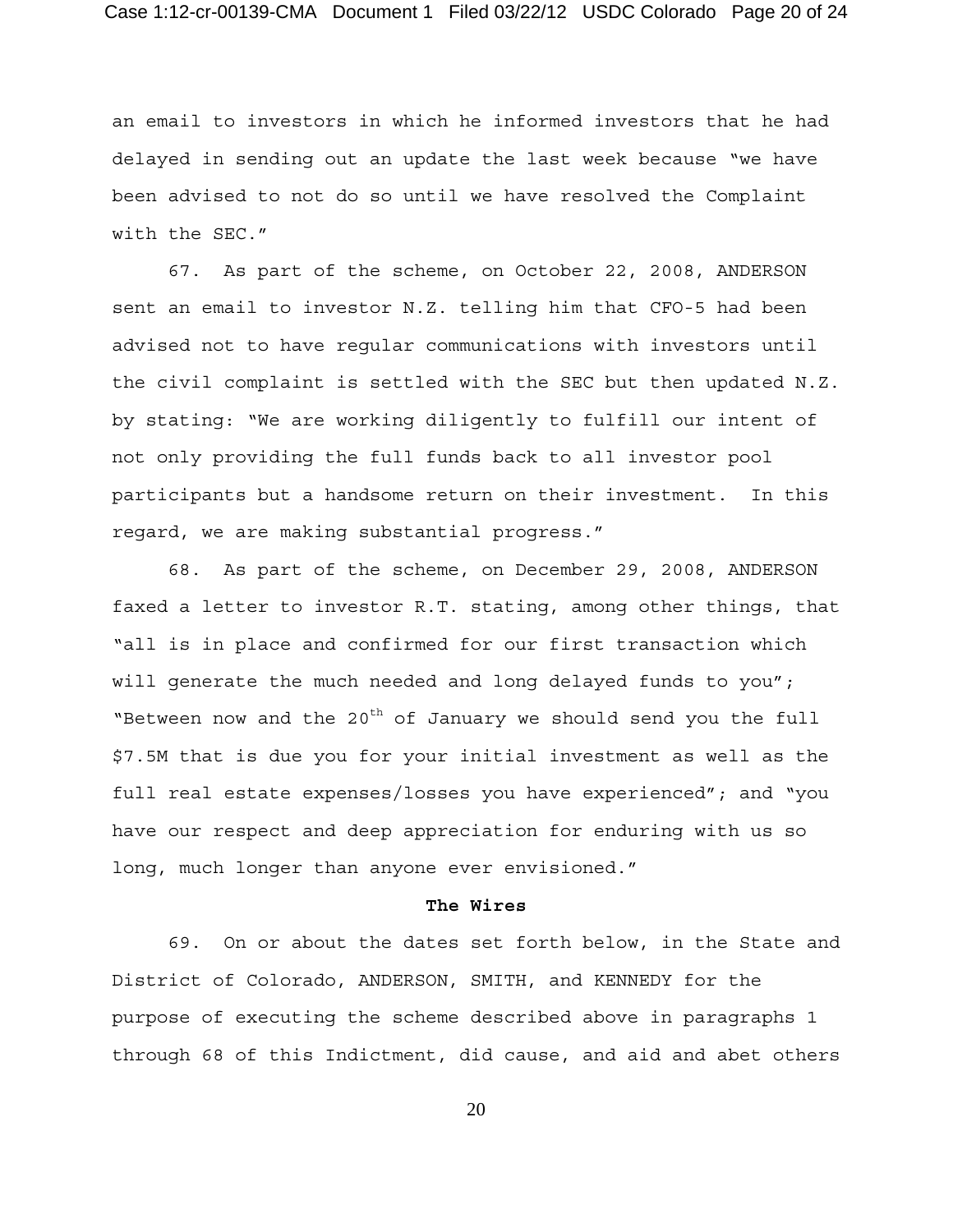to cause, to be transmitted by means of wire, radio, and television communication in interstate or foreign commerce, certain writings, signs, signals, pictures, and sounds, as set forth below:

| <b>COUNT</b> | Date          | Nature of Wire Communication                                                                                                                                                                                                                                                                                                   |
|--------------|---------------|--------------------------------------------------------------------------------------------------------------------------------------------------------------------------------------------------------------------------------------------------------------------------------------------------------------------------------|
| 1            | $4 - 4 - 07$  | E-mail from Colorado to Washington by<br>ANDERSON to investor L.B. and others<br>stating that "trading is underway to<br>support our first distribution."                                                                                                                                                                      |
| $\mathbf{2}$ | $4 - 9 - 07$  | Wire transfer of \$4,000 in investment<br>funds from Michigan to Colorado on<br>behalf of investor G.L.                                                                                                                                                                                                                        |
| 3            | $4 - 19 - 07$ | Wire transfer of \$25,000 in investment<br>funds from Michigan to Colorado on<br>behalf of investor G.L.                                                                                                                                                                                                                       |
| 4            | $4 - 19 - 07$ | Wire transfer of \$5,500 on behalf of<br>CFO-5 from Colorado to Florida for<br>benefit of investor S.P. as a partial<br>repayment of investment funds                                                                                                                                                                          |
| 5            | $4 - 19 - 07$ | E-mail from Colorado to Washington by<br>ANDERSON to investor L.B. and others<br>stating that in order for CFO-5 to<br>prepare for "further distributions" that<br>would be coming from the investment<br>program, CFO was "testing" each of the<br>investors accounts by sending a wire to<br>it in the next 3 business days. |
| 6            | $4 - 23 - 07$ | Wire transfer of \$15,000 in investment<br>funds from Michigan to Colorado on<br>behalf of investor G.L.                                                                                                                                                                                                                       |
| 7            | $5 - 8 - 07$  | Faxed letter from Colorado to Oklahoma<br>by ANDERSON to investor R.T. promising<br>to pay \$25,000 as partial payment of<br>funds due under the investment program                                                                                                                                                            |
| 8            | $6 - 20 - 07$ | Faxed letter from Colorado to Oklahoma<br>by ANDERSON to investor R.T. stating<br>that R.T. will be repaid his investment<br>and a substantial return                                                                                                                                                                          |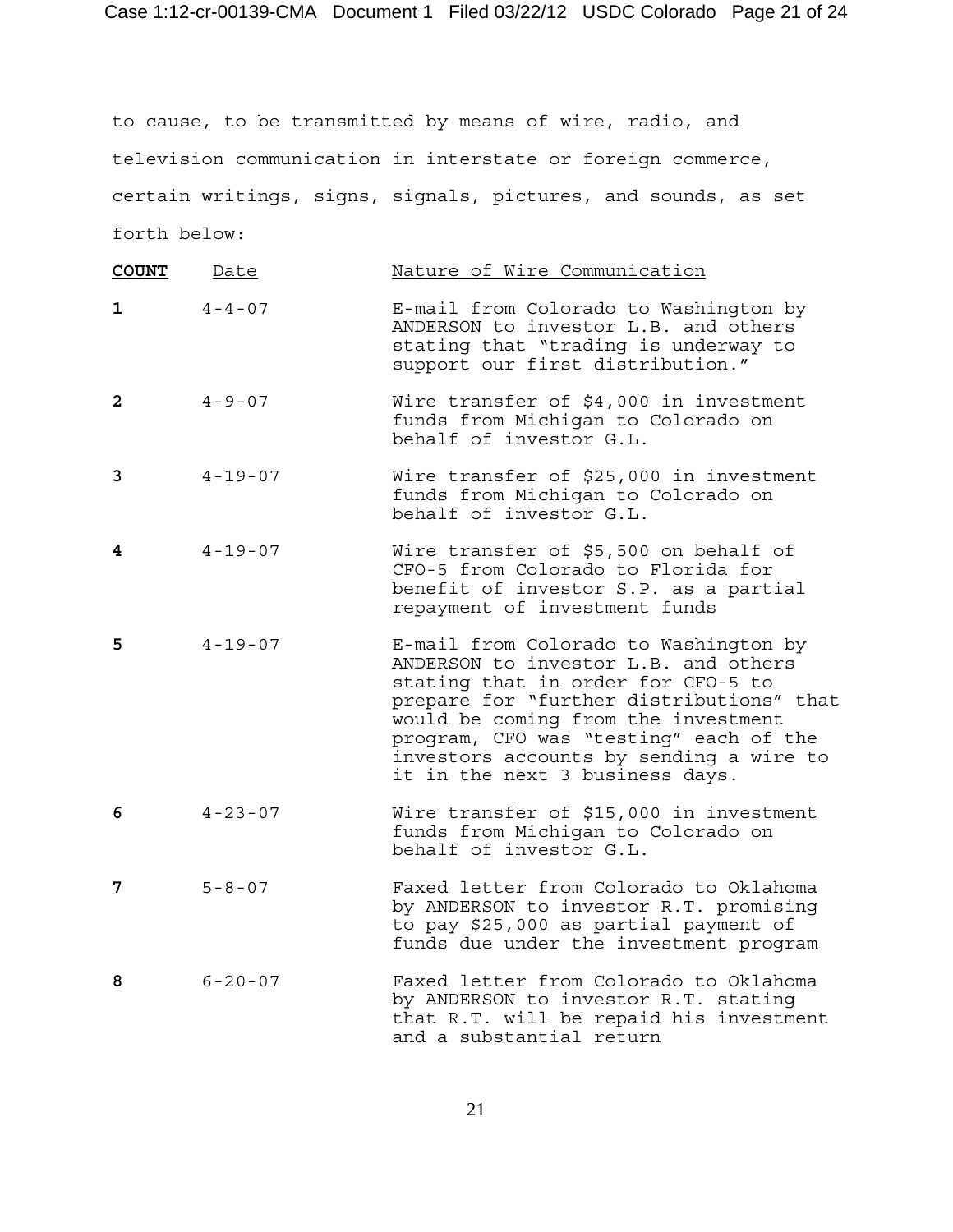| 9  | $9 - 5 - 07$   | E-mail from Colorado to Washington by<br>ANDERSON to investor A.H., L.B. and<br>others stating that CFO-5 was planning a<br>"bonus distribution" and that updated<br>investor address information was needed<br>to distribute funds                                                                                          |
|----|----------------|------------------------------------------------------------------------------------------------------------------------------------------------------------------------------------------------------------------------------------------------------------------------------------------------------------------------------|
| 10 | $11 - 12 - 07$ | E-mail from Colorado to Washington by<br>ANDERSON to investor E.W., L.B. and<br>others stating that CFO-5 remains<br>focused on the "bonus disbursement"                                                                                                                                                                     |
| 11 | $5 - 1 - 08$   | E-Mail from Colorado to California by<br>ANDERSON to investor R.G. and others<br>stating that "all is positive" with the<br>large investor but due to "May Day and<br>banking holidays" that "full<br>documentation" was not available for a<br>conference call with investors                                               |
| 12 | $7 - 17 - 08$  | E-mail from Colorado to Washington by<br>ANDERSON to investor E.W., L.B. and<br>others stating that "all issues with the<br>multiple banks, multiple countries,<br>multiple parties is being finalized" and<br>that specifics as to "timing and amount<br>of disbursements" will be provided<br>during next conference call. |
| 13 | $8 - 08 - 08$  | E-mail from Colorado to Maryland by<br>ANDERSON to investor D.P. stating that<br>D.P. would receive his investment back<br>once a letter requesting withdrawal of<br>funds was received by CFO-5                                                                                                                             |
| 14 | $9 - 8 - 08$   | E-Mail from Colorado to Michigan by<br>ANDERSON to investor G.L. and others<br>stating SEC had filed a civil complaint<br>against CFO-5 and the complaint "is not<br>accurate"                                                                                                                                               |
| 15 | $12 - 29 - 08$ | Faxed letter from Colorado to Oklahoma<br>by ANDERSON to investor R.T. stating<br>that R.T. will be repaid \$7.5 million<br>owed to him for his initial investment                                                                                                                                                           |

Each of the foregoing counts was in violation of Title 18, United States Code, Sections 1343 and 2.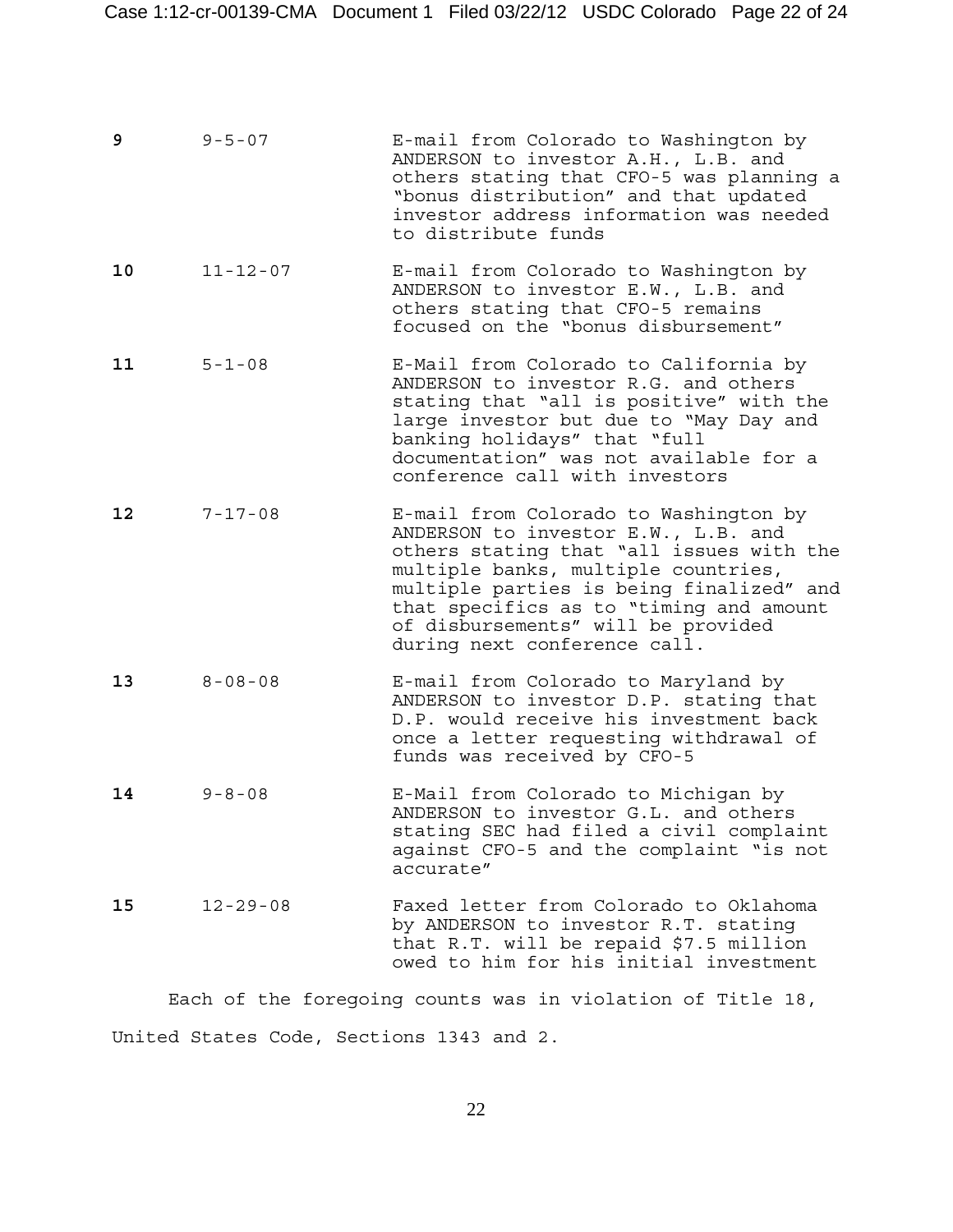### **COUNT 16 (Conspiracy)**

70. The allegations contained in paragraphs 1 through 69 of this Indictment are hereby re-alleged as if set out in full and incorporated herein by reference.

71. Beginning on or about early October of 2005, and continuing through and including on or about December 29, 2008, in the State and District of Colorado, and elsewhere, STANLEY W. ANDERSON, EDWIN A. SMITH, and CHARLES L. KENNEDY, did knowingly and willfully combine, conspire, confederate, and agree together and with other persons known and unknown to the Grand Jury, to commit wire fraud and mail fraud, in violation of Title 18, United States Code, Sections 1343 and 1341, respectively.

72. The manner and means by which the conspiracy was carried out was through the scheme as alleged in paragraphs 1 through 68 of this Indictment.

 The foregoing count was in violation of Title 18, United States Code, Section 1349.

### **COUNT 17**

# **(Engaging in Monetary Transaction in Property Derived from Specified Unlawful Activity)**

73. The allegations contained in paragraphs 1 through 69 of this Indictment are hereby re-alleged as if set out in full and incorporated herein by reference.

74. On or about April 24, 2007, in the State and District of Colorado, and elsewhere, defendants STANLEY W. ANDERSON and EDWIN A. SMITH did knowingly engage and attempt to engage in a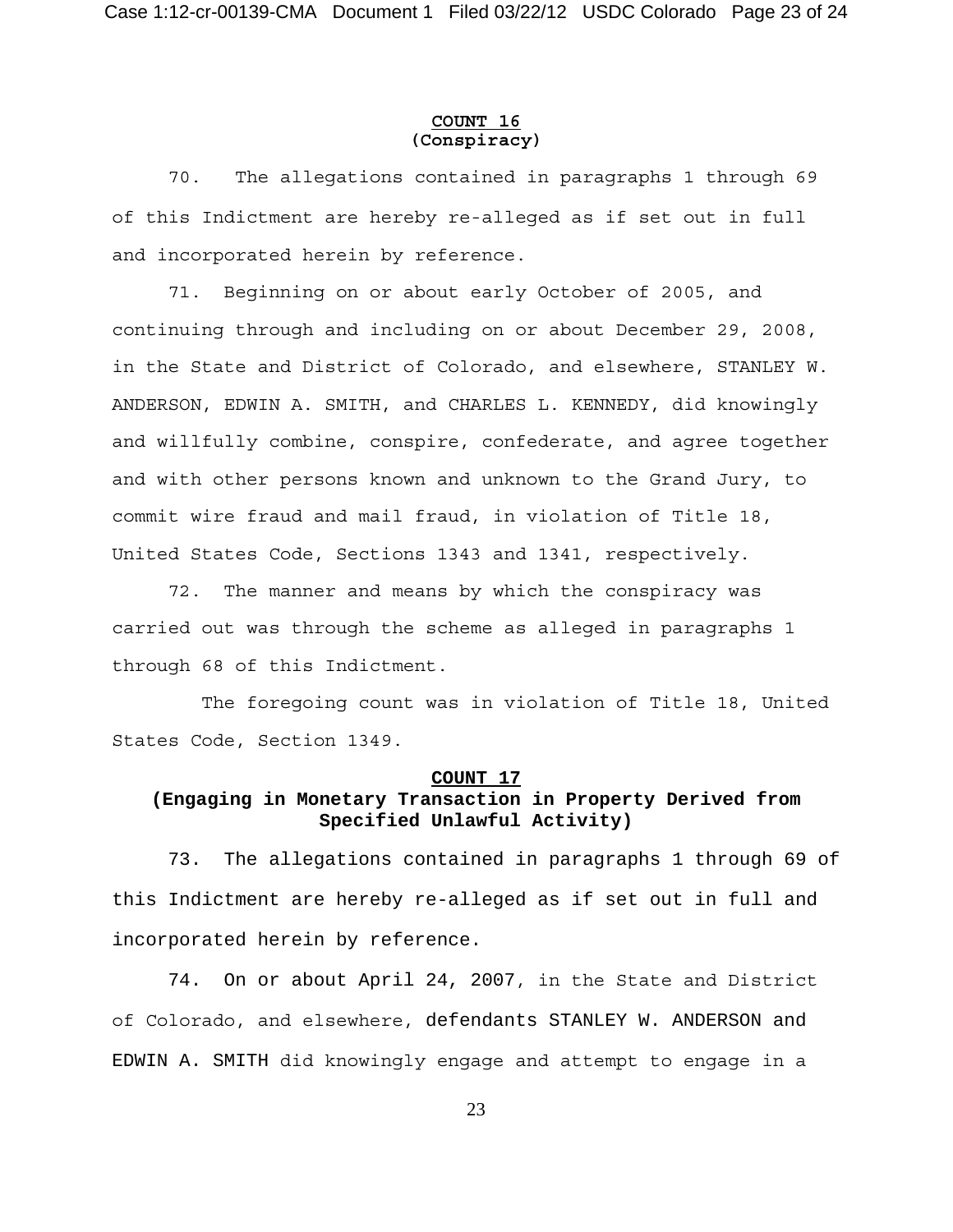monetary transaction affecting interstate or foreign commerce, or by, through or to a financial institution, in criminally derived property of a value greater than \$10,000, which property was derived from specified unlawful activity, namely, Wire Fraud offenses in violation of Title 18, United States Code, Sections 1343, and aided and abetted the same, namely, SMITH issued a check in the amount of \$20,204.27 from E-Smart Services, Inc. to Compass Bank.

The foregoing count was in violation of Title 18, United States Code, Sections 1957(a) and 2.

## A TRUE BILL:

## Ink signature on file in the Clerk's Office FOREPERSON

 JOHN F. WALSH United States Attorney

 By: s/ Tim R. Neff TIM R. NEFF Assistant United States Attorney U.S. Attorney's Office 1225 17th Street, Suite 700 Denver, CO 80202 Telephone: (303) 454-0100 Fax: (303) 454-0402 e-mail: tim.neff@usdoj.gov Attorney for Government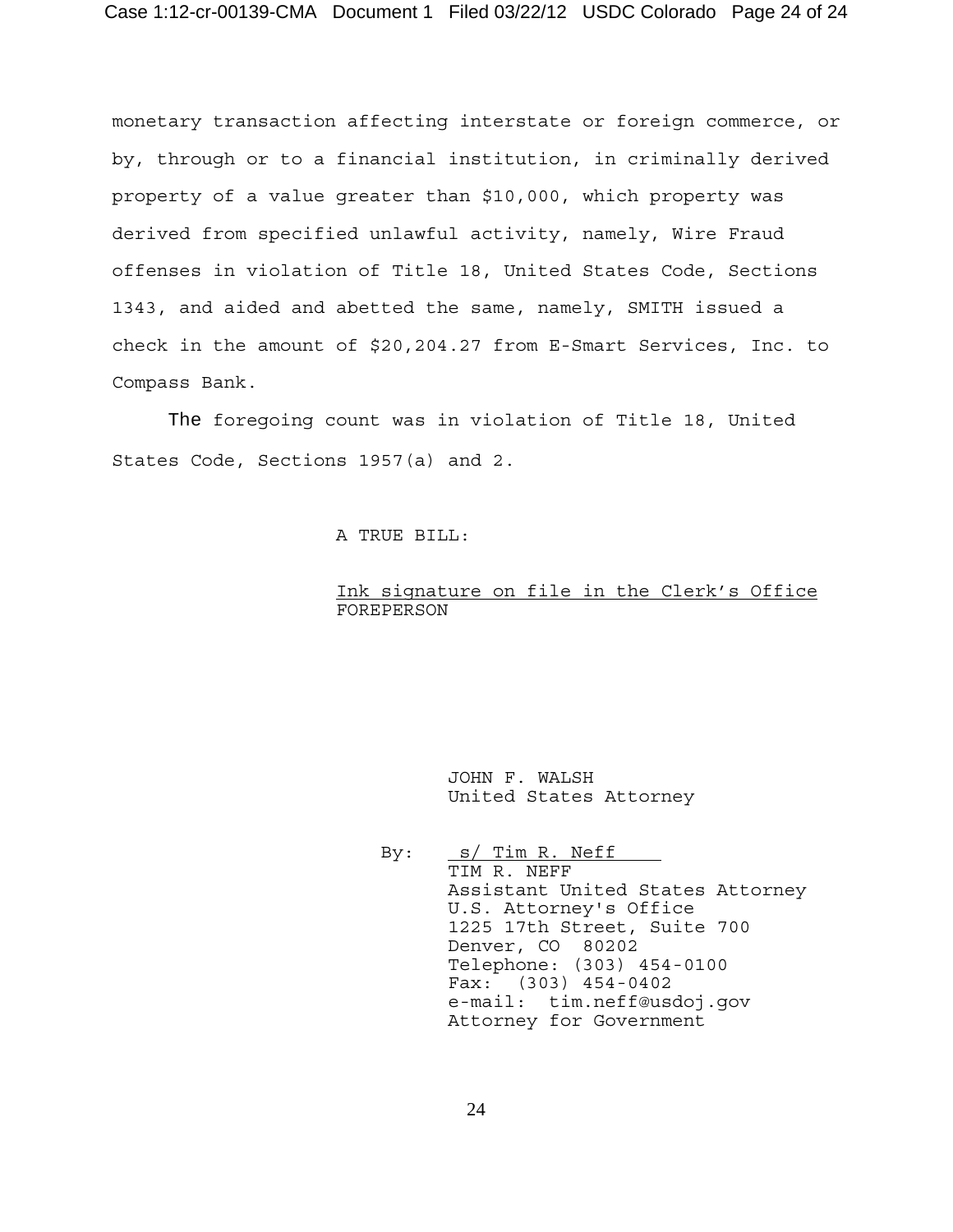DEFENDANT 1: STANLEY W. ANDERSON

YOB: 1944

ADDRESS: Jefferson County, CO

 $COMPLAINT FILED?$  YES  $X$  NO

IF YES, PROVIDE MAGISTRATE CASE NUMBER:

HAS DEFENDANT BEEN ARRESTED ON COMPLAINT? YES X NO

OFFENSE: **Counts 1 - 15**: Title 18, United States Code, §§ 1343 and 2 - wire fraud and aiding and abetting same

> **Count 16**: Title 18, United States Code, § 1349 - conspiracy to commit wire and mail fraud

**Count 17**: Title 18, United States Code, § 1957 and 2 - engaging in monetary transaction in property derived from specified unlawful activity

# LOCATION OF OFFENSE (COUNTY/STATE): Denver County, Colorado

| PENALTY:                 | <b>Counts 1 - 15:</b> Per Count: NMT 20 years imprisonment, \$250,000.00<br>fine, or both; NMT 3 years supervised release; \$100.00 Special<br>Assessment fee |  |  |
|--------------------------|---------------------------------------------------------------------------------------------------------------------------------------------------------------|--|--|
|                          | <b>Count 16</b> - NMT 20 years imprisonment, a \$250,000 fine, or both; NMT<br>3 years supervised release; \$100 Special Assessment Fee                       |  |  |
|                          | <b>Count 17</b> : NMT 10 years imprisonment, a \$250,000 fine, or both; NMT<br>3 years supervised release; \$100 Special Assessment Fee                       |  |  |
| <b>AGENTS:</b>           | U.S. Postal Inspector JoJan Henderson, USPS<br>Special Agent Wayne Stockley, IRS<br>Special Agent Peter Hunkar, FBI                                           |  |  |
| <b>AUTHORIZED</b><br>BY: | Tim R. Neff<br>Assistant U.S. Attorney                                                                                                                        |  |  |

ESTIMATED TIME OF TRIAL: 14 days or more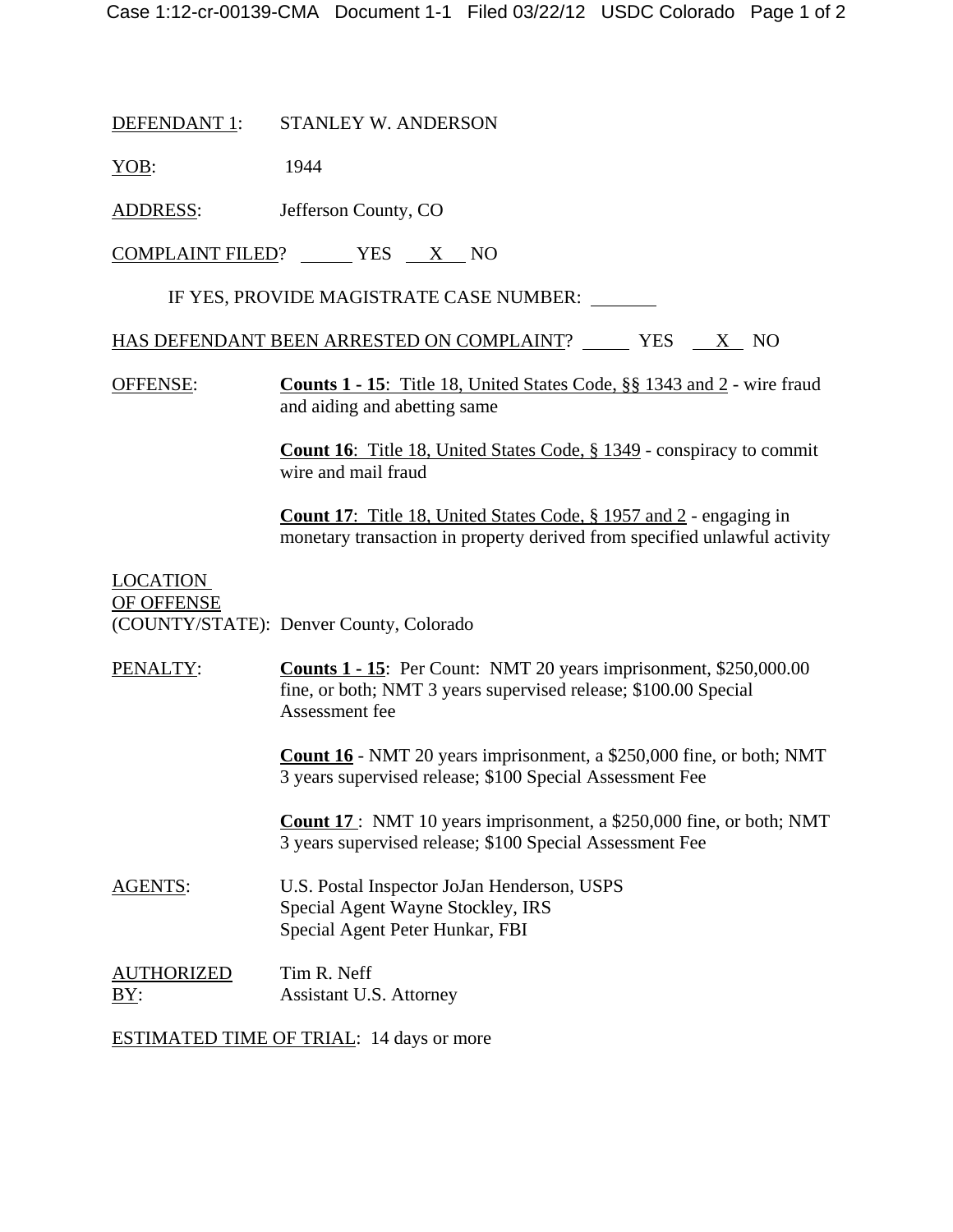THE GOVERNMENT will will not seek detention in this case

The statutory presumption of detention  $\sqrt{s}$  not applicable to this defendant.

OCDETF CASE: Yes <u>V</u> No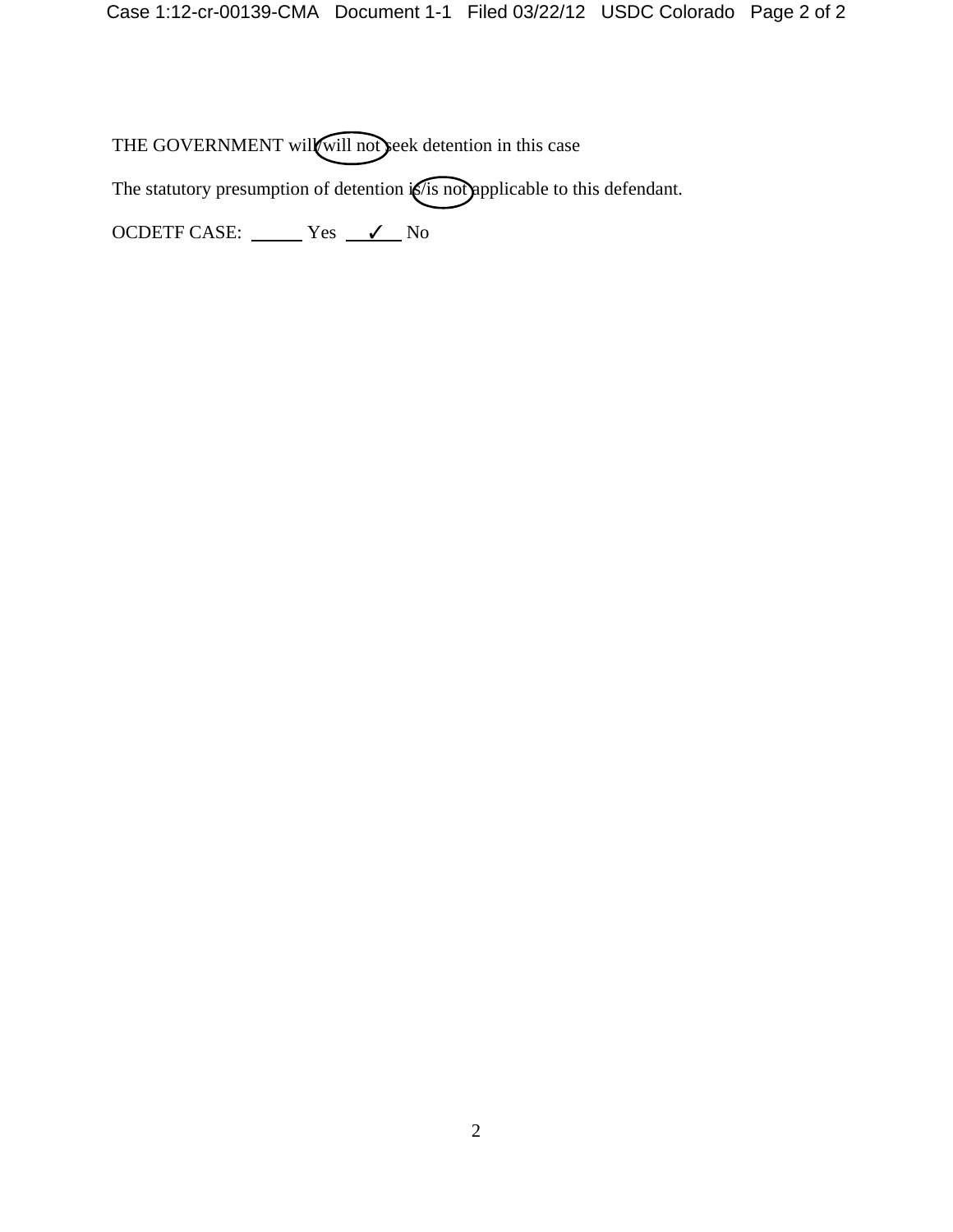DEFENDANT 2: EDWIN A. SMITH

YOB: 1950

ADDRESS: Arapahoe County, CO

 $COMPLAINT FILED?$  YES  $X$  NO

IF YES, PROVIDE MAGISTRATE CASE NUMBER:

HAS DEFENDANT BEEN ARRESTED ON COMPLAINT? YES X NO

OFFENSE: **Counts 1 - 15**: Title 18, United States Code, §§ 1343 and 2 - wire fraud and aiding and abetting same

> **Count 16**: Title 18, United States Code, § 1349 - conspiracy to commit wire and mail fraud

**Count 17**: Title 18, United States Code, § 1957 and 2 - engaging in monetary transaction in property derived from specified unlawful activity

# LOCATION OF OFFENSE (COUNTY/STATE): Denver County, Colorado

| PENALTY:                 | <b>Counts 1 - 15:</b> Per Count: NMT 20 years imprisonment, \$250,000.00<br>fine, or both; NMT 3 years supervised release; \$100.00 Special<br>Assessment fee |  |  |
|--------------------------|---------------------------------------------------------------------------------------------------------------------------------------------------------------|--|--|
|                          | <b>Count 16</b> - NMT 20 years imprisonment, a \$250,000 fine, or both; NMT<br>3 years supervised release; \$100 Special Assessment Fee                       |  |  |
|                          | <b>Count 17</b> : NMT 10 years imprisonment, a $$250,000$ fine, or both; NMT<br>3 years supervised release; \$100 Special Assessment Fee                      |  |  |
| <b>AGENTS:</b>           | U.S. Postal Inspector JoJan Henderson, USPS<br>Special Agent Wayne Stockley, IRS<br>Special Agent Peter Hunkar, FBI                                           |  |  |
| <b>AUTHORIZED</b><br>BY: | Tim R. Neff<br>Assistant U.S. Attorney                                                                                                                        |  |  |

ESTIMATED TIME OF TRIAL: 14 days or more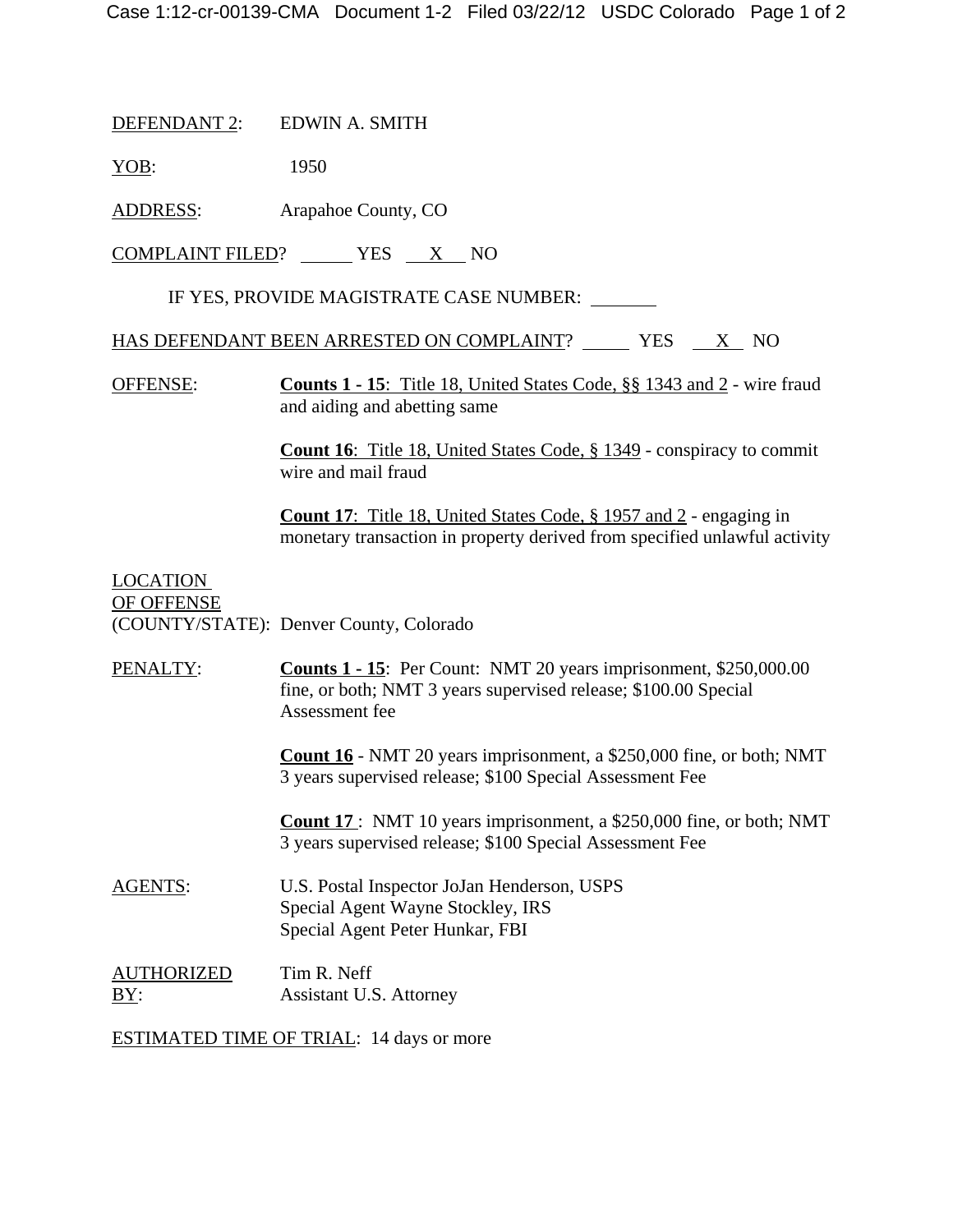THE GOVERNMENT will will not seek detention in this case

The statutory presumption of detention is is not applicable to this defendant.

OCDETF CASE: <u>Ves</u> Ves V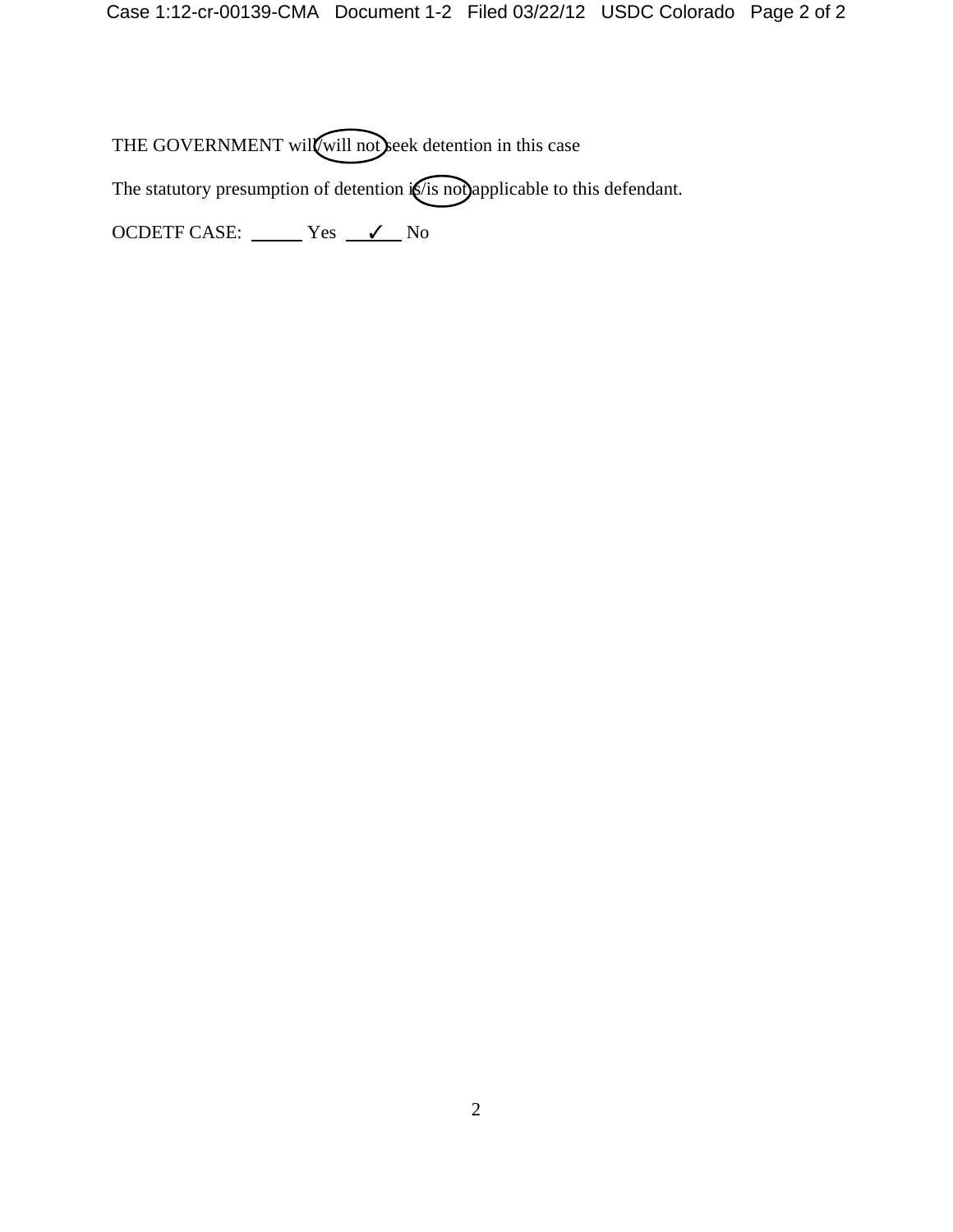DEFENDANT 3: CHARLES L. KENNEDY

YOB: 1942

ADDRESS: Hillsborough County, FL

 $COMPLAINT FILED?$  YES  $X$  NO

IF YES, PROVIDE MAGISTRATE CASE NUMBER:

HAS DEFENDANT BEEN ARRESTED ON COMPLAINT? YES X NO

OFFENSE: **Counts 1 - 15**: Title 18, United States Code, §§ 1343 and 2 - wire fraud and aiding and abetting same

> **Count 16**: Title 18, United States Code, § 1349 - conspiracy to commit wire and mail fraud

LOCATION OF OFFENSE (COUNTY/STATE): Denver County, Colorado

PENALTY: **Counts 1 - 15**: Per Count: NMT 20 years imprisonment, \$250,000.00 fine, or both; NMT 3 years supervised release; \$100.00 Special Assessment fee

> **Count 16** - NMT 20 years imprisonment, a \$250,000 fine, or both; NMT 3 years supervised release; \$100 Special Assessment Fee

- AGENTS: U.S. Postal Inspector JoJan Henderson, USPS Special Agent Wayne Stockley, IRS Special Agent Peter Hunkar, FBI
- AUTHORIZED Tim R. Neff BY: Assistant U.S. Attorney

ESTIMATED TIME OF TRIAL: 14 days or more

THE GOVERNMENT will/will not seek detention in this case